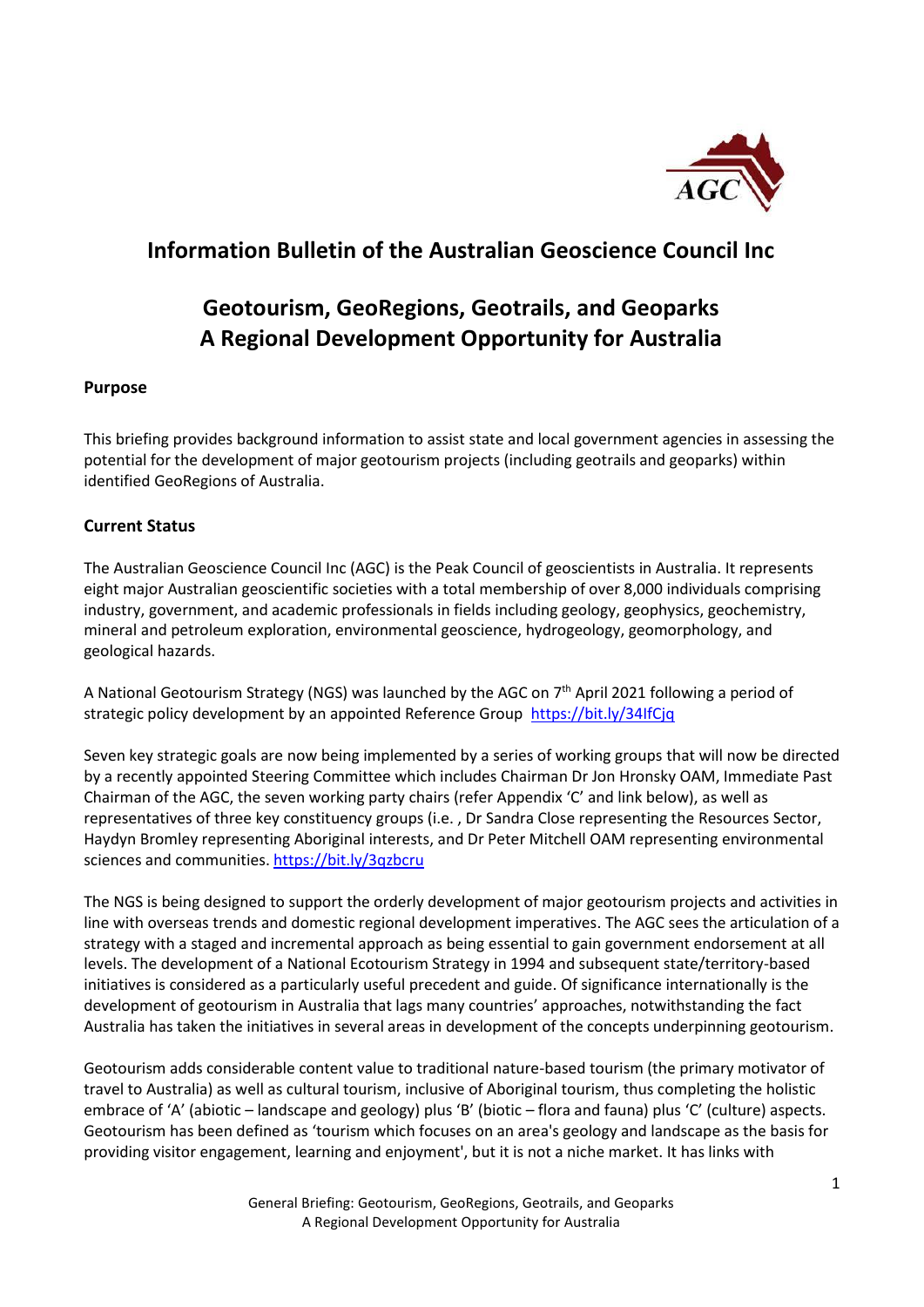adventure tourism, cultural tourism, ecotourism, astrotourism, and agritourism, but is not synonymous with any of these forms of tourism, although in broad terms it embraces them all because it is essentially 'placebased'. Geotourism supersedes ecotourism, because the latter is practised in protected areas such as national parks whereas geotourism is undertaken in all areas, including places where primary industry activities are being undertaken, and in areas with Aboriginal land tenure.

The pursuit of geotourism offers the potential for new industries and employment opportunities through the development of major projects within Australia. Also, very significantly from a strategic perspective, the AGC recognises that the development of geotourism may be one of the best ways to communicate the value of geoscience to the broader Australian community. The AGC considers that this improved profile for geoscience is likely to have a positive impact in other areas of strategic importance, most notably the need for continuing tertiary enrolments in geoscience, which is required to meet Australia's needs for highly qualified geoscience graduates and researchers into the future. It should be noted that recently, the University of Newcastle announced it will no longer be offering a geology major from 2021. This is an outcome of the Australia-wide decline in students choosing to major in geology and opting for other study pathways within environment and science. Geotourism may be an effective way to help reverse this trend by making geoscience a greater part of the lived experience for typical Australians.

By way of comparison, the evidence from a 2012 study in Ireland demonstrated that the geotourism and geoheritage sector was considered a major contributor to the Irish economy, with total revenues (visitor expenditures) directly attributable to this sub-sector amounting to over €370 million in 2016, while the sector, directly contributes almost €240 million to Irish economy GVA/GDP. The sector supported 8,767 FTEs on an economy-wide basis, as well as €415 million in GVA and over €660 million in output (Source: An Economic Review of the Irish Geoscience Sector prepared by Indecon International Economic Consultants).

The benefits of geotourism development in Australia are many.

**Tourism Industry** development benefits in the context of addressing the current COVID-19 pandemic can be realised through the holistic approach of geotourism which enhances the value of traditionally structured, nature-based tourism by generating new product development (i.e., including geology, landscape, flora, and fauna, as well as cultural heritage attributes, both Aboriginal and post European settlement).

**Employment benefits** through the adoption of a strategy to support and promote geotourism include the following, all of which have the potential to significantly improve indigenous employment, and more broadly, regional employment.

- New domestic employment and consulting opportunities for natural/cultural heritage professionals – design of interpretation signage/boards, design of geotrails etc.
- Management roles in geoparks and mining parks, regional development, and local government agencies.
- Flow-on employment in tour operations and townships resulting from increased tourism visitation.
- Opportunities for pastoralists to develop 'farm stay' and 'station stay' tourism operations.

**Societal benefits** for local communities, particularly in rural and regional Australia, include the following.

- A mechanism for celebrating and raising awareness of mining heritage, past and present.
- An opportunity to enhance community engagement and build value into Environmental,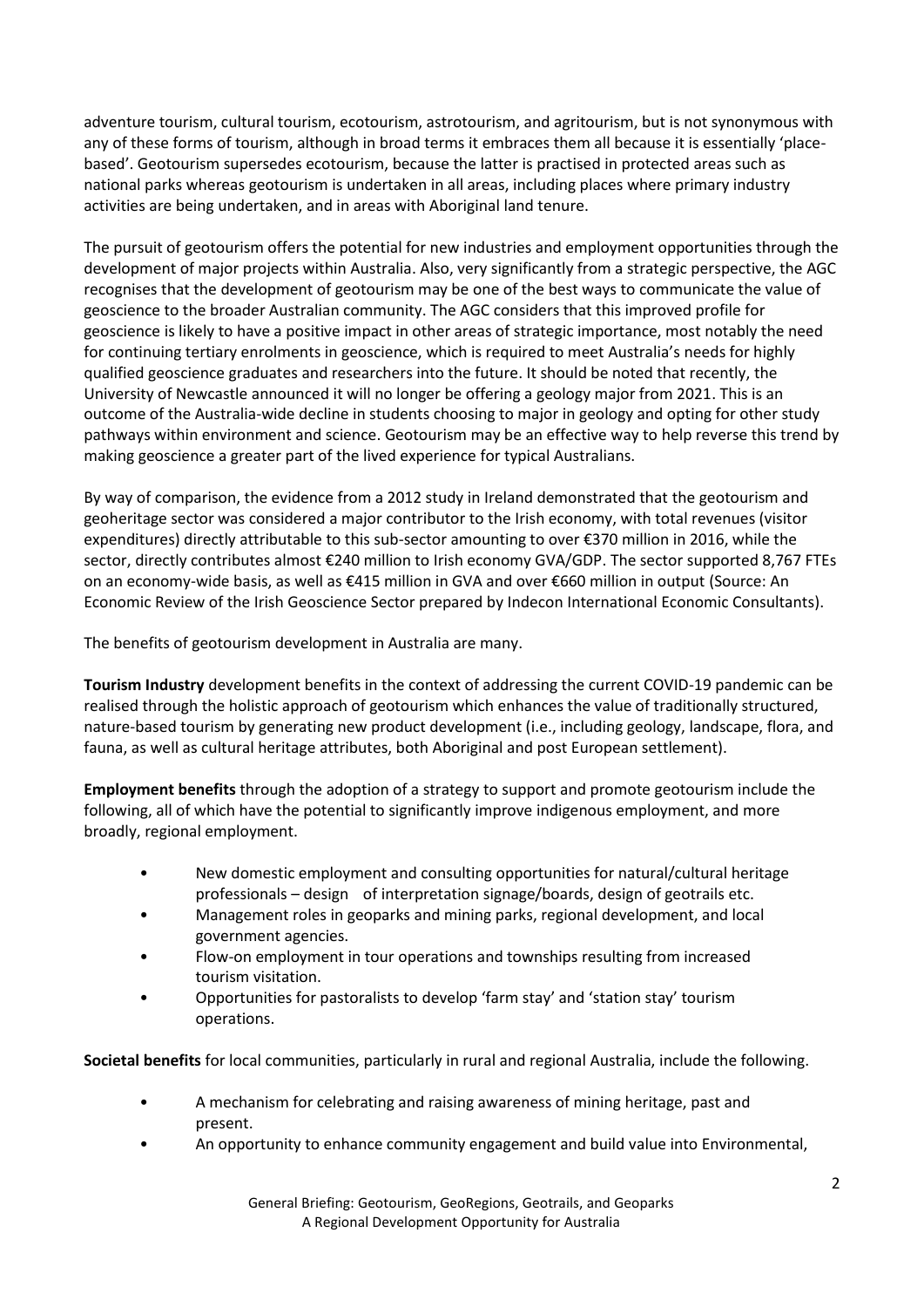Social, and Governance (ESG) considerations.

- By celebrating geological heritage, and in connection with all other aspects of the area's natural and cultural heritage (and most significantly, Aboriginal heritage), geotourism enhances awareness and understanding of key issues facing society, such as using our Earth's resources sustainably.
- By raising awareness of the importance of the area's geological heritage in society today, geotourism gives local people a sense of pride in their region and strengthens their identification with the area.
- The strategy acknowledges the need to protect the scientific and cultural sensitivity of some geoheritage and geosites, and to ensure protection from geotourism where appropriate.

In summary, the over-riding socio-economic benefits of geotourism are measurable economic outcomes through enhancement of traditional nature-based tourism - additional visitors, direct and regional economic output, household income and wages, and local (including Aboriginal) employment.

This strategy will support the economic benefit by:

- Establishment of a higher level of central coordination in areas of product development, travel and hospitality services, and tourism promotion, with a view to improving the overall visitor experience, consistency of the branding, and leading to an increase in visitor numbers.
- Maximisation of sustainable development and management of 'over tourism.'
- Establishment of a framework for focus on the 10 UNESCO Topics including culture, education, climate change, geoconservation etc.
- Maximisation of community engagement.

Geotourism can be readily delivered through the development of both 'geotrails' and 'geoparks' within identified GeoRegions.

Looking beyond the COVID-19 pandemic, discernible changes in visitor needs and behaviors are starting to emerge. e.g.

- An increased interest in nature-based activities, evidenced anecdotally from observations in overseas geoparks.
- A shift from large group to small (family) group tours and free and independent travelers (FITs).
- A move to patronising tourist destinations 'close to home.'
- An increased usage and dependence on the internet for purchasing and information gathering purposes.
- A higher level of interest by governments to create employment opportunities and to support regional tourism.

The consideration of well-considered proposals underpinning the NGS is timely and is likely to be well received by governments, the tourism industry, and regional communities across Australia. <https://www.linkedin.com/pulse/australias-national-geotourism-strategy-angus-m-robinson-/> In this regard, the AGC presented the NGS in a submission to a recent Austrade discussion paper, '*Reimagining the Visitor Economy.'*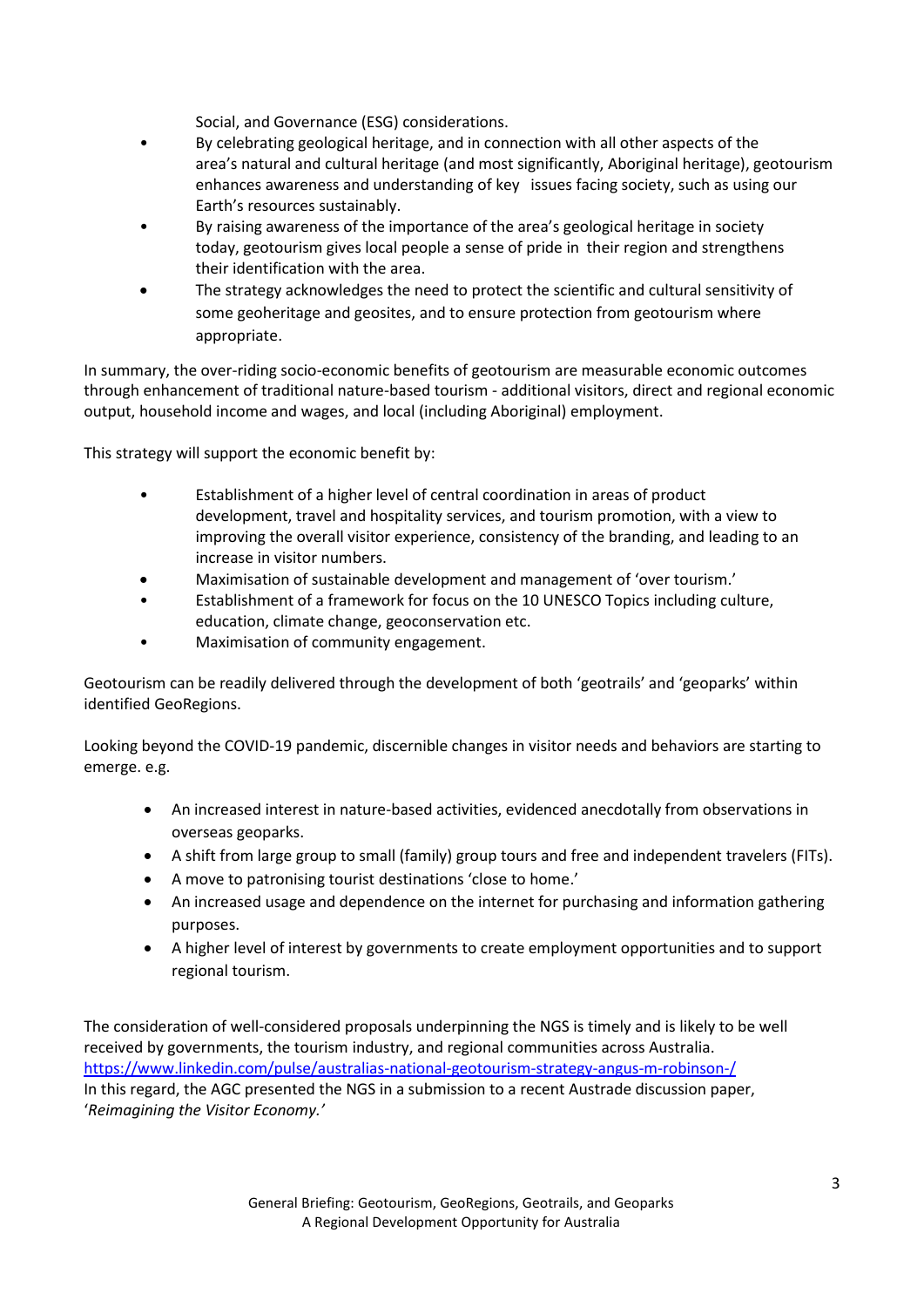## **Geotrails**

A geotrail can deliver geotourism experiences through a journey underpinned by an area's geology and landscape. Geotrails are therefore best constructed around routes currently used by tourists i.e., geotrails should form logical journeys linking accommodation destinations.

Geotrails can comprise roads, walking and biking trails, and disused railway easements. Geotrails should meld the geological heritage features of a region with a cohesive story and should incorporate and package in the biodiversity and cultural components (including mining heritage) of the region through which the geotrail traverses. Geotrails do offer the advantages of having universal appeal, and do not compete with or impact on land management/access issues. They are easy to establish and represent a very cost-effective means of enhancing regional development.

They are also an effective vehicle for promoting broader community interest in Geoscience and recognition of it as one of the four fundamental sciences along with Physics, Chemistry and Biology. As such there are long-term educational and cultural benefits in fostering the appreciation of how our Earth influences landscape, ecology, and our lifestyles.

Western Australia's Mid-West Development Commission (MWDC) is working with seven shire councils to establish WA's first major geotourism development to be built on a geotrail model, focused on the Murchison GeoRegion of WA. The MWDC believes that the ancient Murchison geology provides the ideal platform for unique, nature-based tourism experiences of global significance, particularly to the 'experience seeker / dedicated discoverer' market. The Mid West Tourism Development Strategy (2014) concluded that the region's iconic nature- based tourist attractions were not developed to their potential and that its visitor appeal was not fully realised. The Strategy identified geotourism in the Murchison sub region as a potential 'game changing' tourism initiative, with capacity to help the region develop as a major tourism destination.

More information about geotrails is detailed in Appendix B.

### **GeoRegions and Geoparks**

In Australia, a 'GeoRegion' can be considered a defined area of natural and cultural heritage which highlights outstanding geoheritage features within which geotrail and geopark projects can be developed.

Geotourism attractions are now being developed around the world primarily as a sustainable development tool for the development of local and regional communities. A major vehicle for such development is through the concept of 'geoparks.' A geopark is a unified area with geological heritage of particular significance and where that **heritage is being used to promote the sustainable development of the local communities who live there.**

Unlike World Heritage Areas and national parks, geoparks can embrace both protected and any resource extraction areas, focusing on sustainable development objectives. Geoparks also focus on community engagement and ownership. In Australia, national parks focus only on biodiversity and often with insufficient attention given to geological heritage.

UNESCO Global Geoparks are single, **unified geographical areas where sites and landscapes of international geological significance are managed with a holistic concept of protection, education, and sustainable development.** Whilst World Heritage Areas and national parks are created in perpetuity, the status of global geoparks are reviewed by UNESCO every four years.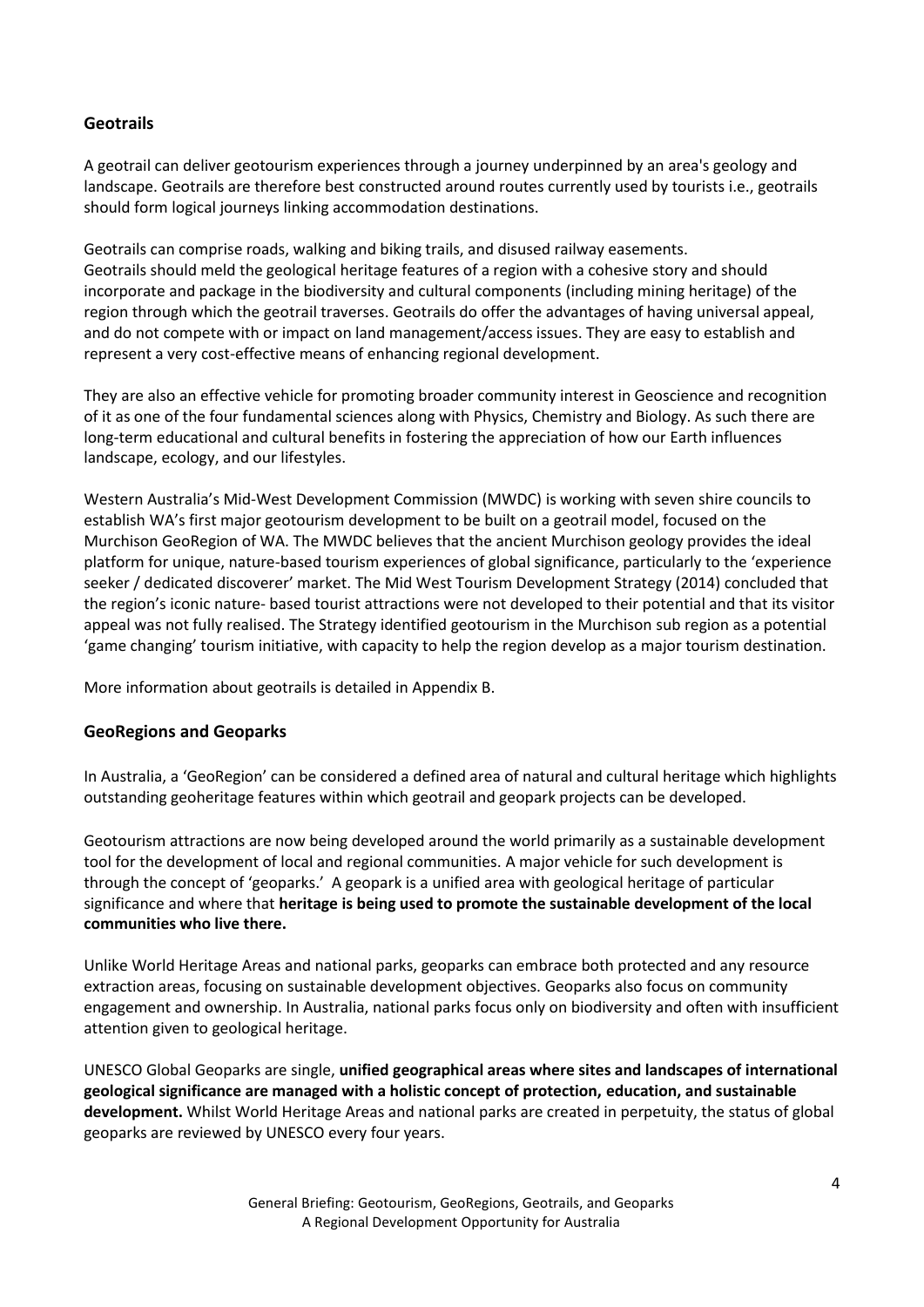Whilst a geopark must demonstrate geological heritage of particular significance, the purpose of a geopark is to explore, develop and celebrate the links between that geological heritage and all other aspects of the area's natural, cultural, and intangible heritages. It is about reconnecting human society at all levels to the planet we all call home and to celebrate how our planet and its 4,600-million-year long history has shaped every aspect of our lives and our societies. Geoparks are both a regional development concept as well as a branding tool. They achieve these goals through conservation, education and geotourism. **Geoparks can comprise both protected and non-protected areas and enable and celebrate sustainable development of primary industries such as mining, agriculture, and forestry.**

Geoparks can choose to evolve through a series of levels from 'aspiring,' 'national,' 'regional' (e.g., European or Asia-Pacific Regions) to 'global.' There are now hundreds of geoparks around the world. Support to individual geoparks is offered through the Global Geoparks Network Bureau which is currently representing 177 members from 46 countries. The original target of the Global Geoparks Network is establishing 500 geoparks around the world. The number is growing at a rate of about ten new global geoparks per year.

On 21st February 2019, the fourth open session of the International Geosciences and Geoparks Programme took place in Paris and determined that the new aspiring geopark applications for the UNESCO Global UNESCO member countries are entitled to nominate a maximum of two applications per year. During 2017, two Pre-Aspiring Global Geopark proposals had been advanced in Australia by local government authorities in Queensland (the Etheridge proposal) and in New South Wales (the Warrumbungle proposal). Under the UNESCO Global Geopark operational guidelines, applications are only accepted annually between 1 October and 30 November. Before any formal application can be made, the proponent of any UNESCO Global Geopark must submit an expression of interest, usually before the 1st of July, via the official channel as defined by the Australian National Commission for UNESCO or government body in charge of relations with UNESCO, involving, if applicable, a 'National Geoparks Committee'.

The Etheridge proposal was suspended because of community resistance to the concept of a geopark (perceived to be a mechanism for environmental protection) and the involvement with UNESCO (an international agency which is perceived to be implementing additional levels of environmental controls and influence). After considering the views of the Geological Survey of NSW (GSNSW), the Warrumbungle project Steering Committee decided to abandon plans to nominate for a UNESCO Global Geopark, and instead, accept the offer of the GSNSW to assist in developing an alternative geotourism strategy for the region focused on geotrail developmen[t https://www.youtube.com/watch?v=\\_V1oZeqdUg0](https://www.youtube.com/watch?v=_V1oZeqdUg0)

In 2018, following consultations with the national government geoscience agency, Geoscience Australia, it was recognised that a national approach was needed to better manage major geotourism projects to maximise these indicative benefits and to take account of current perceived government and community group concerns.

#### **Geotourism Projects and the National Geotourism Strategy (NGS)**

Currently the AGC is of the view that the establishment of the NGS offers the best means of ensuring an orderly development of geotourism based on having first gained government support and endorsement, recognising that each state and territory has individual needs and priorities. <https://bit.ly/3yWex5u>

One of the strategic goals being pursued under consideration is that the national geotourism strategy will establish a national set of administrative procedures for 'georegional' assessment to provide for potential geopark nomination at state and national levels and, as approved by governments, at a UNESCO Global Geopark level.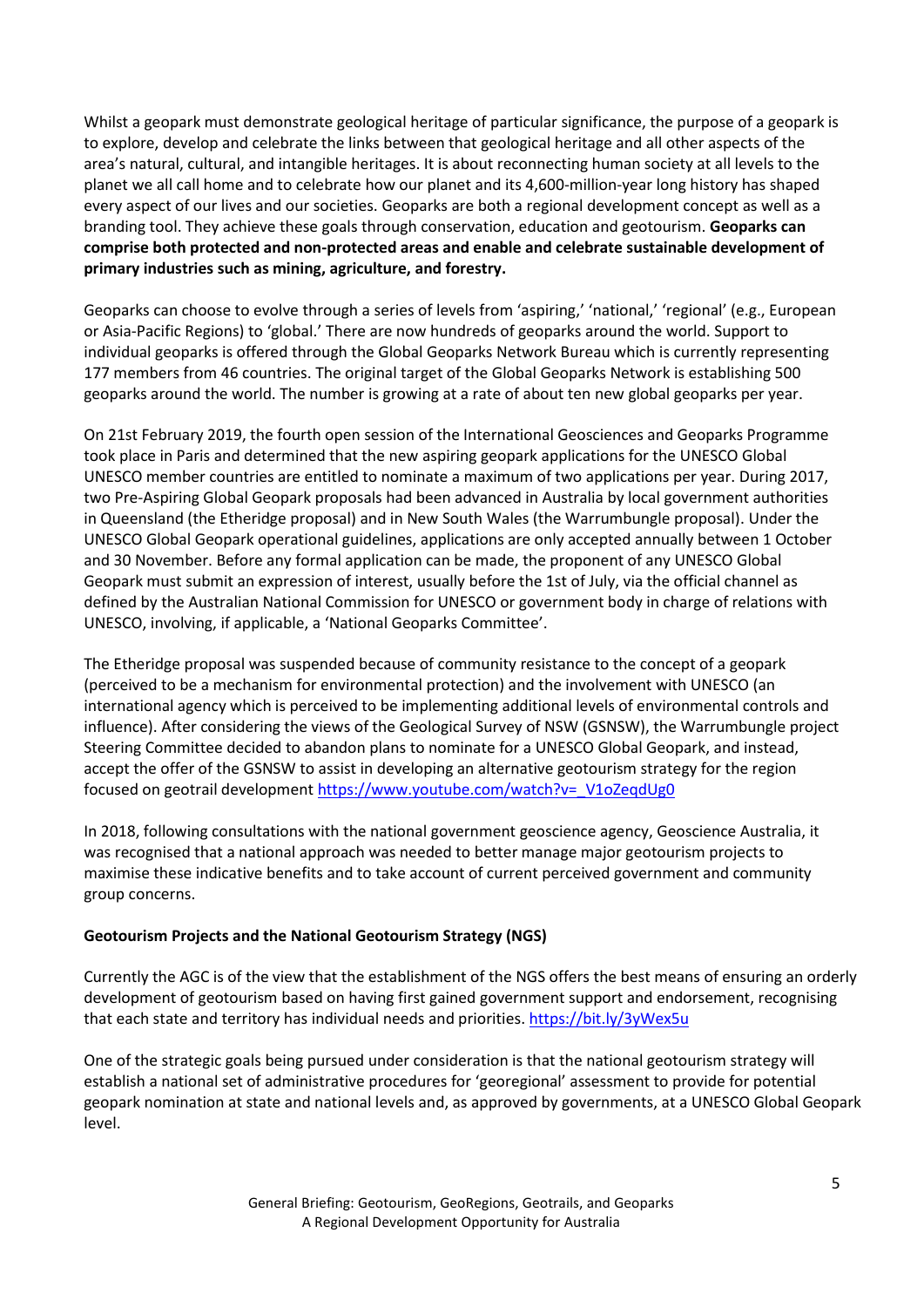The Australian Government's THRIVE 2030 Visitor Economy Strategy (just released) sets out to assist the tourism industry and governments in setting a plan for sustainable long-term growth of the visitor economy over the next ten years. It is underpinned by a vision that delivers quality experiences for visitors, includes businesses that are globally competitive that are profitable, grow sustainably and providing jobs, growth and infrastructure that benefit Australian communities.

One of the key Actions of this strategy is to 'grow and develop high-quality products and experiences around unique Australian locations and themes, including approaches which integrate sustainable nature tourism with economic opportunities for Traditional Owners, and reflect emerging tourism trends such as geotourism.' The AGC is pleased to see that the goals of the AGC's National Geotourism Strategy (NGS), launched just over 12 months ago, are complementary to this Action, and that there is recognition within the THRIVE 2030 Strategy for the need to integrate natural and cultural heritage. These are core to the design of geotourism offerings. The inclusion of a geotourism case study within the Strategy documentation – the NSW Glen Innes Highlands aspiring GeoRegion – represents a major step in crystalising and advancing geotourism concepts.

#### **Recommendation for Geopark Proponents**

As an interim measure until the NGS is finalised and approved by governments, it is suggested that any geopark proponent should, in the early stages of geopark assessment, adopt a nomenclature which removes reference to the word 'geopark' and focus instead on communicating the concept of a 'GeoRegion.'

This approach offers the opportunity for proponents using the language of 'GeoRegions' to explore various alternative options for geotourism development, including a strong focus on the establishment of geotrails between sites of geological merit as interpretive sites, including robust geoheritage sites, some of which may already have been established as geological 'monuments' or recognised in state or national geoheritage registers. As a first step, a full audit of natural and cultural heritage attributes in the region as well as early discussions with state/territory based Geological Surveys, Planning and Environment agencies, and any other state/territory government agencies responsible for land and resource management is recommended.

Three major geotourism projects are currently being developed within the GeoRegion framework – Ku-ringgai and Glen Innes Highlands in NSW, and Murchison in Western Australia.

More information about GeoRegions and Geoparks is detailed in Appendix C.

Angus M Robinson FAusIMM (CP) **Coordinator, National Geotourism Strategy for the Australian Geoscience Council 16 April 2022**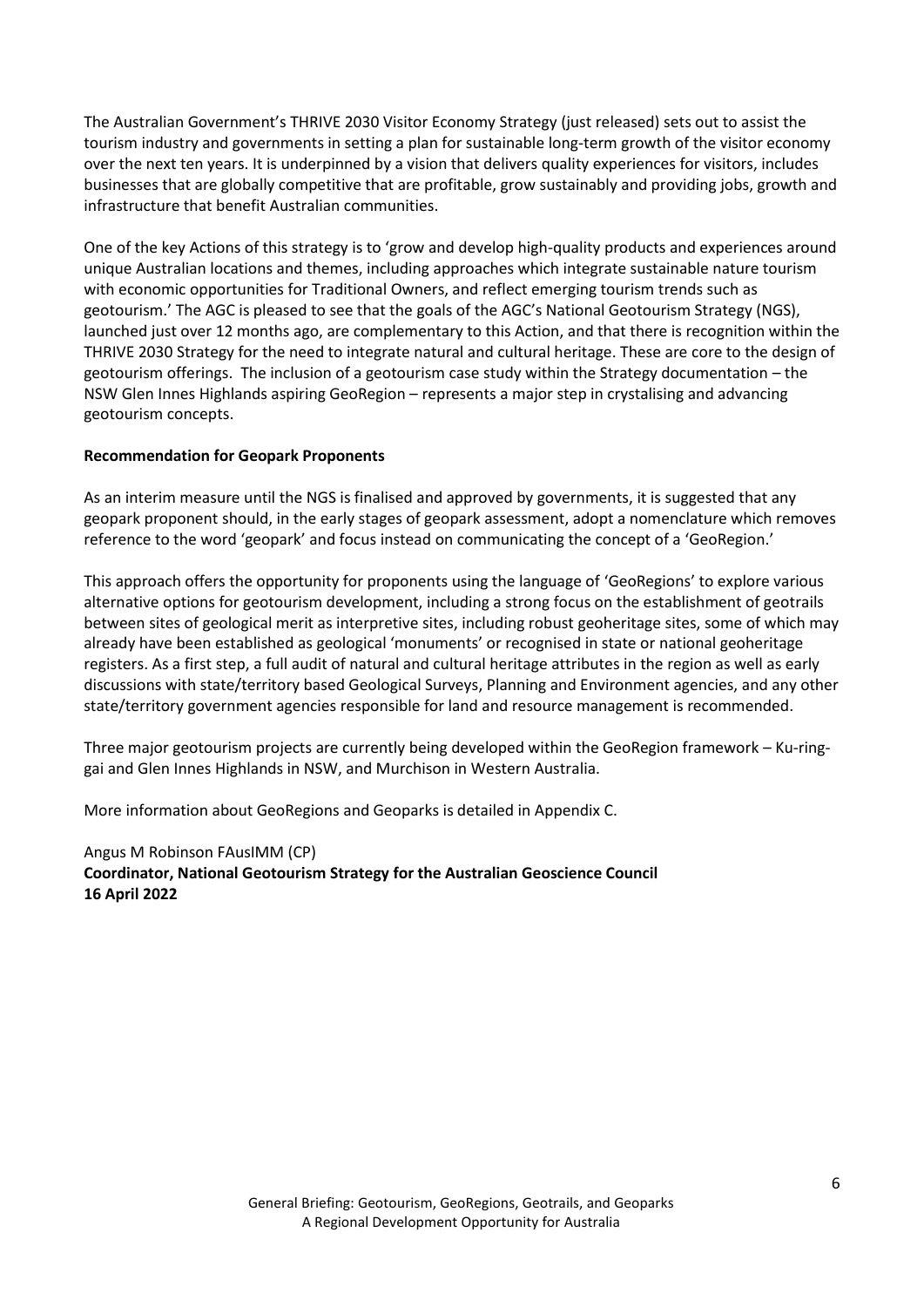## Attachments to the Information Bulletin

# **Appendix A Definition and Benefits of Geotourism**

#### In summary, geotourism

- adds considerable content value to traditional nature-based tourism (the primary motivator of travel to Australia) as well as cultural tourism, inclusive of Aboriginal tourism, thus completing the holistic embrace of 'A' (abiotic – landscape and geology) plus 'B' (biotic – flora and fauna) plus 'C' (culture) aspects. It emphasises an approach of increasing interest to protected area managers, particularly given the experience gained from the now discontinued Australian National Landscape programme;
- celebrates geoheritage and promotes awareness of and better understanding of the geosciences of increasing interest to geological survey organisations;
- contributes to regional development imperatives in areas experiencing social and economic difficulties through increased tourist visitation, particularly from overseas – of increasing interest to local government authorities (LGAs) and state based, regional development commissions and agencies;
- creates professional and career development for geoscientists of particular interest to the AGC and constituent member societies;
- provides a means of highlighting and promoting public interest in mining heritage of particular interest to The Australasian Institute of Mining & Metallurgy (The AusIMM), the Australasian Mining History Association (AMHA) and the Australian Institute of Geoscientist (AIG);
- provides the means of increasing public access to geological information through a range of added information and communication technology (ICT) driven applications e.g., smartphones, drones, 3D visualisation, augmented/virtual reality etc. – of increasing interest to geological survey organisations and visitor information centres; and
- engenders an increasing awareness of the importance in geology as a fundamental science that has had and will continue to have major impacts on civilisations.

Geotourism promotes tourism through visits to geological features (geosites), use of 'geotrails' and viewpoints, guided tours, geo-activities (such as geological time trails, fossil walks, rock gardens etc.), and patronage of visitor centres and museums. Geotourism attractions are now being developed around the world primarily as a sustainable development tool for the development of local and regional communities.

In 2013 a 'proof of concept' project promoting geoscience awareness on the Sapphire Coast of New South Wales was launched. GeoTreat, a smartphone-based application, brought to life some 19 geosites forming part of a key 'geojourney' along a section of the coastline south of Narooma and extending into Victoria (a national landscape region known as 'Australia's Coastal Wilderness').

Also, in 2013, Cartoscope Pty Ltd, an NSW tourism publication company with links to the mining and exploration industry, received a TQUAL Grant under the Tourism Quality Projects program. This grant from the Department of Resources, Energy and Tourism supported innovative, sustainable, and high-quality tourism projects and enabled Cartoscope to produce some 100,000 copies of a NSW Geotourism map identifying some 96 sites in NSW which are significant geological sites, museums, or tours. There are short descriptions of the geology with map references and location flags on the map so the sites can be easily found. Both public and school-teacher responses to the geotourism map and the media publicity has been positive and has well exceeded expectations to the extent that a second edition (with a further 150,000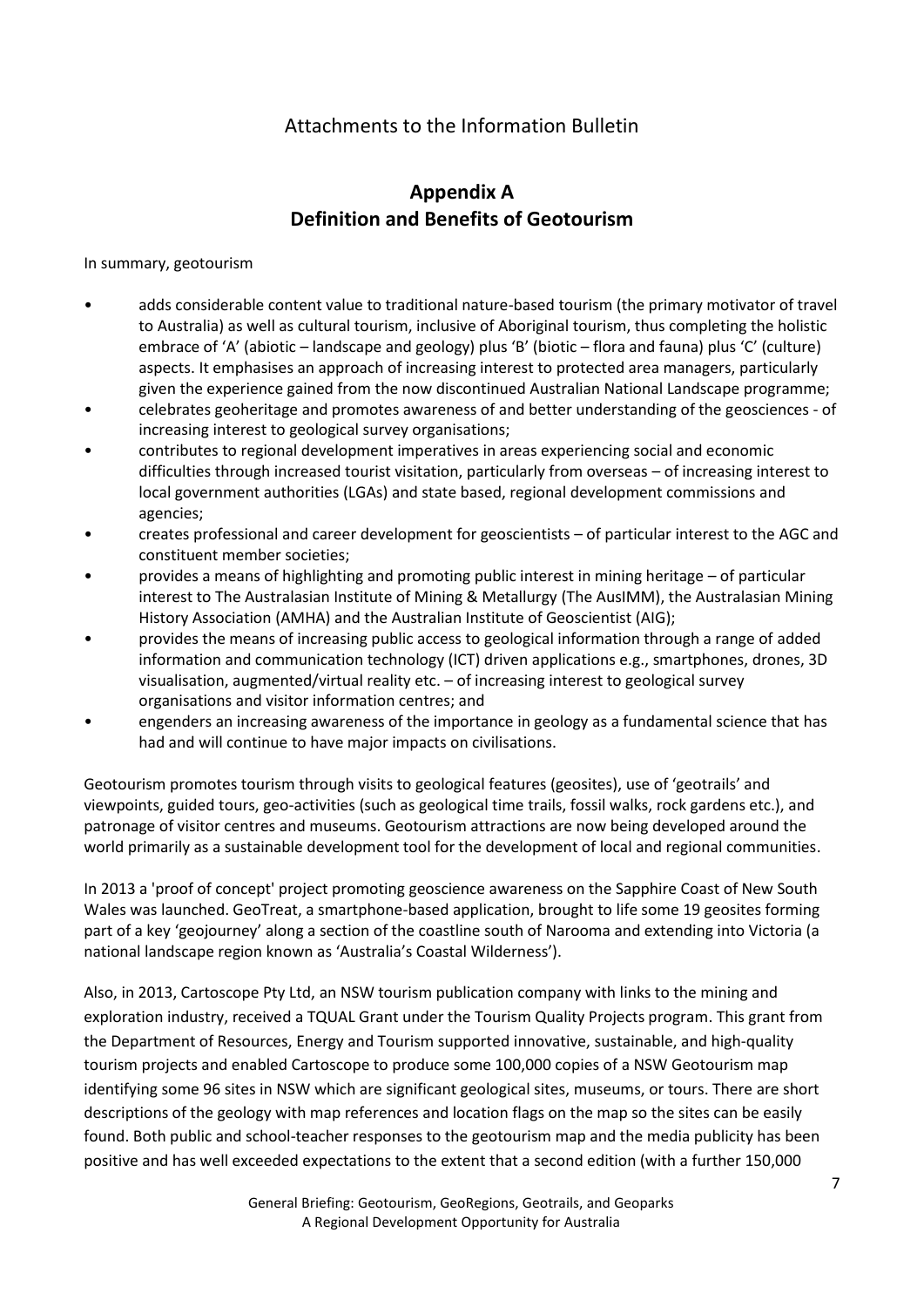copies) was published and launched in 2018, and which received significant sponsorship from the NRMA, the AGC, the Geological Survey of NSW, various professional societies, Geoscience Australia, several Local Government Authorities amongst other sponsors.

Geotourism Resources can be located at:

- [https://www.gsa.org.au/Public/Geotourism/Public/Geotourism/Geotourism%20and%20Geotrails.as](https://www.gsa.org.au/Public/Geotourism/Public/Geotourism/Geotourism%20and%20Geotrails.aspx?hkey=754eb036-9266-452e-95b8-e135a1db04d1) [px?hkey=754eb036-9266-452e-95b8-e135a1db04d1](https://www.gsa.org.au/Public/Geotourism/Public/Geotourism/Geotourism%20and%20Geotrails.aspx?hkey=754eb036-9266-452e-95b8-e135a1db04d1)
- <https://www.leisuresolutions.com.au/geotourism-industry-groups/>

## **Appendix B Geotrails**

A geotrail can deliver geotourism experiences anywhere through a journey linked by an area's geology and landscape as the basis for providing visitor engagement, learning and enjoyment.

At the SEGRA (Sustainable Economic Growth Regional Australia) conference convened in Bathurst in October 2015, the opening presentation by the workshop convenor and GSA Geotourism Standing Committee Chair addressed the development of a formative Red Centre Geotrail of which Uluru is now a global iconic attraction. Dan Cove, formerly Operations Manager of Jenolan Caves explained how geotrails can offer genuine potential for both adding new dimensions to a regional visitor experience and as a tool for encouraging extended travel time within a region. In his presentation, Ian D Lewis, Honorary Director of the Kanawinka Geotrail, illustrated how the geopark promotes rural tourism and landscape care for the many volcanoes, famous caves, and coastline features across the area of Western Victoria and South-Eastern South Australia, encouraging visitors to select from several highway trails through the region via accommodation hubs. Ken Moule, then Chief Executive of Global GBM, showed how the contribution of technology to the tourism experience, opened the way for a new regional imitative 'around map enabled' mobile apps to economically promote attractions and enhance the visitor experience.

Phil Smart, President and Founder, Gondwana Coast Fossil Walk Inc. illustrated how, that in recent years, the geotourism potential of the Ulladulla rock platforms had been developed by his team of volunteers into a successful tourist attraction. His project, including the Brodie Park Geological Time Walk, was awarded in 2016 the best tourist attraction on the NSW South Coast.

In summing up, the workshop convenor said that the concept of geotrails has provided an alternative and attractive approach to nurturing regional development by celebrating geotourism, geological and mining heritage. Geotrails can offer genuine potential by both adding a new dimension to a regional visitor experience and as a tool for encouraging extended travel time within the region.

The development of geotrails was also discussed at the Geotourism Workshop forming part of the Global Eco Conference of Ecotourism Australia held at Rottnest Island in November 2015 and the Geotourism Spotlight Session of SEGRA 2016 held in Albany, Western Australia.

Featured at the 2016 Global Eco conference, the West Coast 'Living Earth' GeoTrail <http://thelivingearth.com.au/west-coast-geotrail/> a co-venture of Mineral Resources Tasmania, Department of State Growth Tasmania, and West Coast Council is currently undergoing continuing development with work being directed at enhancing the quality of the interpretation. This geotrail, connecting the mining centres of Zeehan, Rosebery and Queenstown, currently provides information to enable visitors to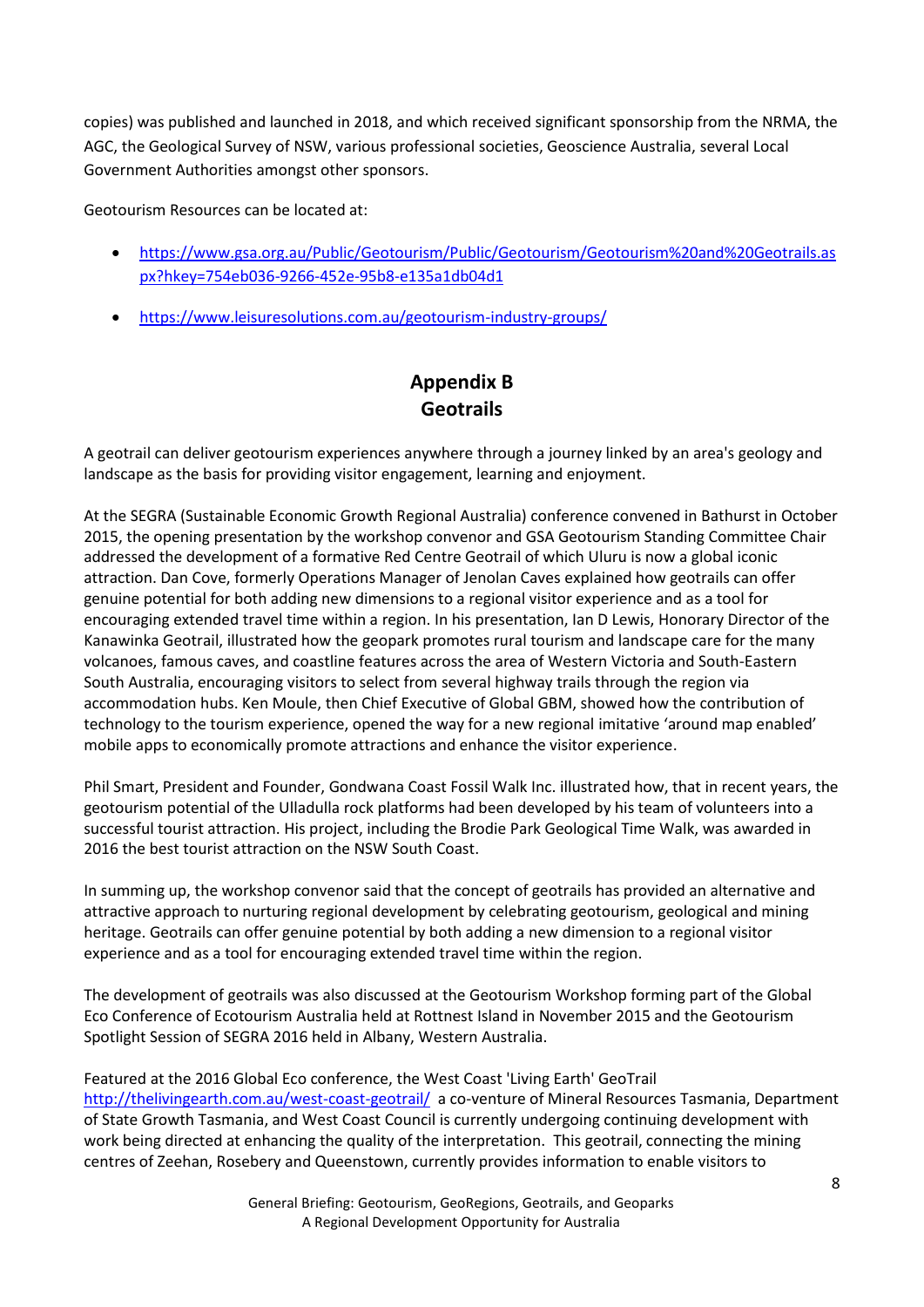understand and appreciate the geological processes and landscapes which are featured throughout the geotrail. Each site has a roadside sign, either a large sign with information and explanations, or a small sign showing the relevant QR Code web-link to the Living Earth website. Tasmania also hosts the 'Created from Chaos' Coastal Geotrail in NW Tasmania<http://www.ourtasmania.com.au/northwest/created-chaos.html> and the Furneaux Geotrail on Flinders Island <http://furneauxgeotrail.flinders.tas.gov.au/>

All the presentations from all SEGRA and Global Eco conferences referred to in this report can be downloaded fro[m http://www.leisuresolutions.com.au/index.php/geotourism-industry-groups/](http://www.leisuresolutions.com.au/index.php/geotourism-industry-groups/)

Queensland's 'Dig The Tropic' <http://www.digthetropic.com.au/>is an operating example of a formative geotrail. Dig The Tropic is a themed journey linking the wonders of the Southern Great Barrier Reef with the mysteries of Queensland's Outback. Following the Tropic of Capricorn, visitors can experience a living museum created by ancient events left behind, visiting sites such as the Stone House Museum, Age of Dinosaurs Museum, Lark Quarry, the Sapphire Gemfields, Capricorn Caves, and the Great Barrier Reef.

Active geotrails proposals are continuing to be being implemented or considered by various government agencies and/or university groups in Western Australia (Murchison GeoRegion https://bit.ly/3pd6Aps, and John Forrest National Park Railway Reserve Heritage <https://bit.ly/3LVWymo> and Meckering Geotrails), Tasmania (as already identified), Queensland (Brisbane Valley Rail Trail, Dig the Tropics, Boulder Opal), New South Wales <https://www.youtube.com/watch?v=Fkdbez3Meh8> particularly Port Macquarie Coastal Geotrail – now completed [https://bit.ly/3sdXvhP,](https://bit.ly/3sdXvhP) the Newcastle Coastal Geotrai[l https://bit.ly/3t5OQNI](https://bit.ly/3t5OQNI) , Warrumbungle National Park Geotrails [https://www.youtube.com/watch?v=\\_V1oZeqdUg0](https://www.youtube.com/watch?v=_V1oZeqdUg0), Central Darling River, the Muawintji National Park, and the 'Wonder of Gondwana' geotrails across the Outback/Central West region – all under development), South Australia (various projects including the Brachina Gorge Geotrail), Victoria (Kanawinka/Great Ocean Road area), and Norfolk Island.

In the Northern Territory, there two well defined trans-continental 'road adventures' exist as self-drive geotours. These are the Explorers Way extending from Port Augusta to Darwin, and the Savannah Way which passes East-West from Cairns to Broome through the Gulf Country, Katherine Region, Victoria River District, and the Kimberley. In addition, the Red Centre Way (formative Red Centre Geotrail) is under reconstruction with government funding. A fourth major geotrail is the unsealed, 'Gold Rush Way' linking the historic Arltunga and Halls Creek (WA) gold fields via the Tamani region – a known and active gold producing area.

There are also a wide range of smaller, dedicated journeys along walking tracks, old rail easements etc. being deemed suitable for development as geotrails in NSW, Tasmania, Qld, WA, and SA.

NSW's 'Modern Mining Trail' concep[t https://bit.ly/3IinPgn](https://bit.ly/3IinPgn) represents another formative geotrail example. This is a unique opportunity to travel through Central NSW on the Modern Mining Trail and explore Australia's mining – past, present, and future. The Modern Mining Trail incorporates Parkes, Bland, Orange, and Cobar regions through their Visitor Centres, featuring the following modern mines: Northparkes Mines, Newcrest's Cadia Valley Operations, Peak Gold Mine (Cobar), Peak Hill Open Cut Experience, Barrick Cowal Gold Mine, and Great Cobar Copper Mine. The Modern Mining Trail region is also home to several tourism experiences that have linkages to history of mining and the role that modern mining plays in communities today. Attractions include the Henry Parkes Centre, the CSIRO Parkes Radio Telescope, Peak Hill Open Cut Gallery and the Big Fish Fossil Hut, Age of Fishes Museum, Canowindra, the Golden Memories Museum in Millthorpe, West Wyalong's Barmedman Mineral Pool, West Wyalong Heritage Museum and the Bland Shire Heritage and Gold Tour, the Great Cobar Heritage Centre and associated Miner's Heritage Park and Heritage Walk.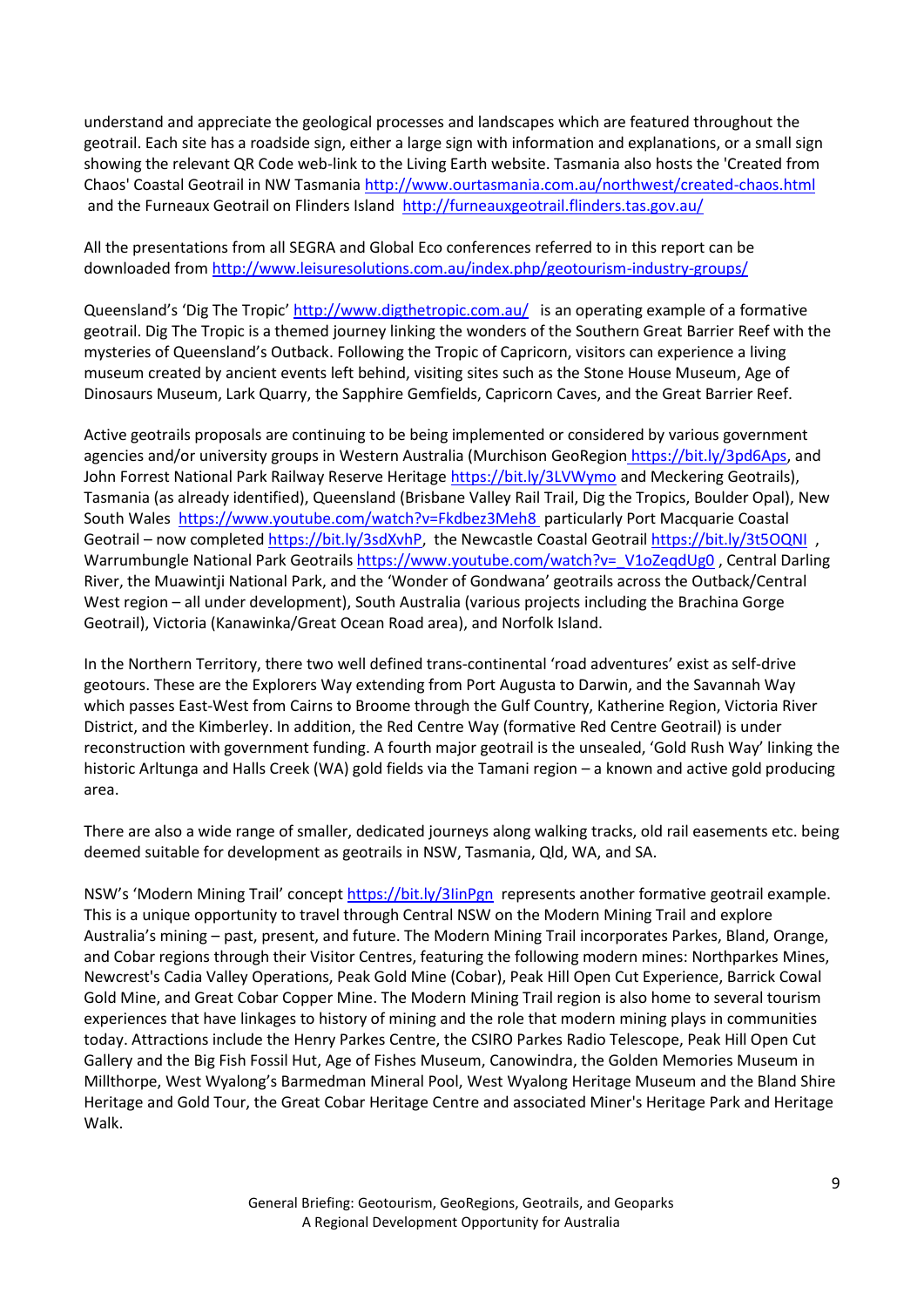Goal Three of the National Geotourism Strategy aims to establish a framework for creating high quality, sustainable geotrails within Australia with an 'Inventory of Geotrails for Australia' documenting a considerable listing of projects. These geotrail projects comprise various geosites/geotourism sites being connected into a journey linking geology and landscape destinations. They are being designed to have universal appeal with safe access, are easy to establish and represent a very cost-effective means of enhancing regional development.

# **Appendix C GeoRegions and Geoparks**

In Australia, a 'GeoRegion' can be considered a defined area of natural and cultural heritage which highlights outstanding geoheritage features within which geotrail and geopark projects can be developed.

On the world stage, 'UNESCO Global Geoparks are single, unified geographical areas where sites and landscapes of international geological significance are managed with a holistic concept of protection, education and sustainable development. Their bottom-up approach of combining conservation with sustainable development while involving local communities is becoming increasingly popular.'

Geoparks have been established to create enhanced opportunities for the people who live within their boundaries and foster economic benefits for them, usually through the development of sustainable tourism. Geoparks stimulate economic activity and sustainable development through geotourism (holistic, naturebased, and cultural tourism that focuses on an area's geology and landscape as the platform for providing visitor engagement, learning and enjoyment). By attracting an increasing number of visitors, a geopark fosters local socio-economic development through the promotion of a quality label linked with the local natural and cultural heritage. It encourages the creation of local, innovative enterprises and cottage industries involved in geotourism and geological inspired products.

Geoparks also focus on community engagement and ownership. In Australia, national parks focus only on biodiversity and often with insufficient attention given to geological heritage. In essence, geoparks are both a regional development concept as well as a branding tool. They achieve these goals through conservation, education and geotourism. Unlike World Heritage Areas and national parks, geoparks can comprise both protected and non-protected areas and enable and celebrate sustainable development.

Geoparks seek to conserve significant geological features and explore and demonstrate methods for excellence in conservation and geoscientific knowledge. This is accomplished through protected and interpreted geosites, museums, information centres, trails, mine sites, guided tours, school class excursions, popular literature, maps, educational materials and displays, and seminars. Geoparks are capable of being community driven. The geopark concept is an iconic one, applicable across all continents.

The establishment of geoparks should be based on a strong concept, political will with financial long-term support, and professional management structures. Hence, it is essential that, prior to the creation of a geopark, there should be comprehensive and exhaustive discussions with the community, researchers, and government agents to search for a common impetus. Geoparks can bring a new combination of social, economic, and environmental information to the political table. Geoparks cannot be simply traditionally protected nature areas for teaching and appreciating their geological components with just sustainable development in mind. The geopark's mission is to be something new and different. Whilst a UNESCO Global Geopark must demonstrate geological heritage of international significance, the purpose of a geopark (at all levels including national and local) is to explore, develop and celebrate the links between that geological heritage and all other aspects of the area's natural, cultural, and intangible heritages. A geopark uses its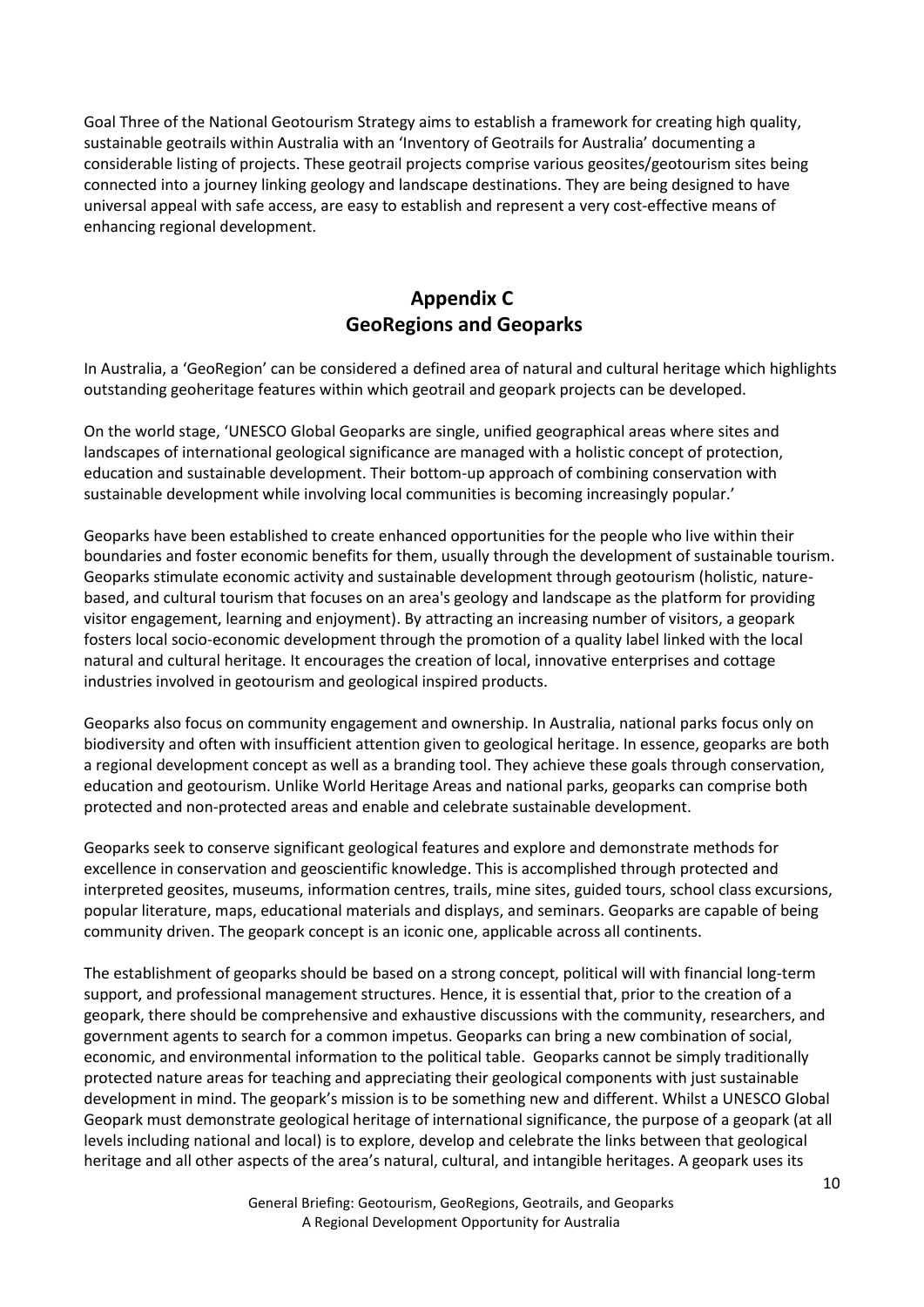geological heritage, in connection with all other aspects of the area's natural and cultural heritage, to enhance awareness and understanding of key issues facing society, such as using our earth's resources sustainably, mitigating the effects of climate change and reducing natural disasters-related risks. Geoparks give local people a sense of pride in their region and strengthen their identification with the area.

#### **'State' based National Geoparks**

As an option, State/Territory governments are already empowered to approve the designation of identified areas as 'National' Geoparks under their existing statutory framework, because the proposed creation of a 'National' Geopark does not require any protective measures other than those already in existence to provide for both protected and unprotected areas, as appropriate.

As would apply for a UNESCO Global Park, any designated 'National' Geopark would need to be managed by an incorporated entity (local or state government created, community trust, association established under state government legislation etc.)

#### **UNESCO Global Geopark Concept**

Geoparks can choose to evolve through a series of levels from 'aspiring,' 'national,' 'state,' 'regional' (e.g., European or Asia-Pacific Regions) to 'global.' There are now hundreds of geoparks around the world. Support to individual geoparks is offered through the Global Geoparks Network Bureau which is currently representing 177 members from 46 countries. The original target of the Global Geoparks Network is establishing 500 geoparks around the world. The number is growing at a rate of about 10 new global geoparks per year.

In China, there are three levels of geoparks: provincial, national, and global geoparks. They are all managed by local county or municipal governments under the direct supervision of the Ministry of Land and Resources. Currently, there are over 320 provincial geoparks (originally labelled as 'scenic areas') in China, among which 200 have already gained national status. With 41 of these now designated as global geoparks (including Hong Kong Geopark) having acquired this status, China manages by far the largest number of global geoparks in the world.

UNESCO member countries are entitled to nominate a maximum of two applications per year. Under the UNESCO Global Geopark operational guidelines, these applications must be made through the official channel of the UNESCO representative in the member country. The New Zealand National Commission for UNESCO has already announced the establishment of a UNESCO Global Geoparks programme in New Zealand and has appointed a Geoparks Expert Advisory Panel to encourage and support New Zealand nominations for UNESCO Global Geopark status. One 'aspiring' global geopark nomination (Waitaki Whitestone) is currently in preparation.

The Global Geopark brand is a voluntary, quality label and while it is not a legislative designation, the key heritage sites within a geopark should be protected under local, regional, or national legislation as appropriate. UNESCO offers support to Global Geoparks on an ad-hoc basis via requests from Member States. Geopark status at any level, including 'global' does not imply restrictions on any economic activity inside a geopark where that activity complies with local, regional, or national legislation. The focus of geoparks is on promotion and appreciation of geological heritage, geology, and landscapes. These earth heritage sites are part of an integrated concept of protection, education, and sustainable development. Whilst World Heritage Areas are created in perpetuity, the status of global geoparks is reviewed and renewed by UNESCO every four years. <https://bit.ly/3IhYfbw>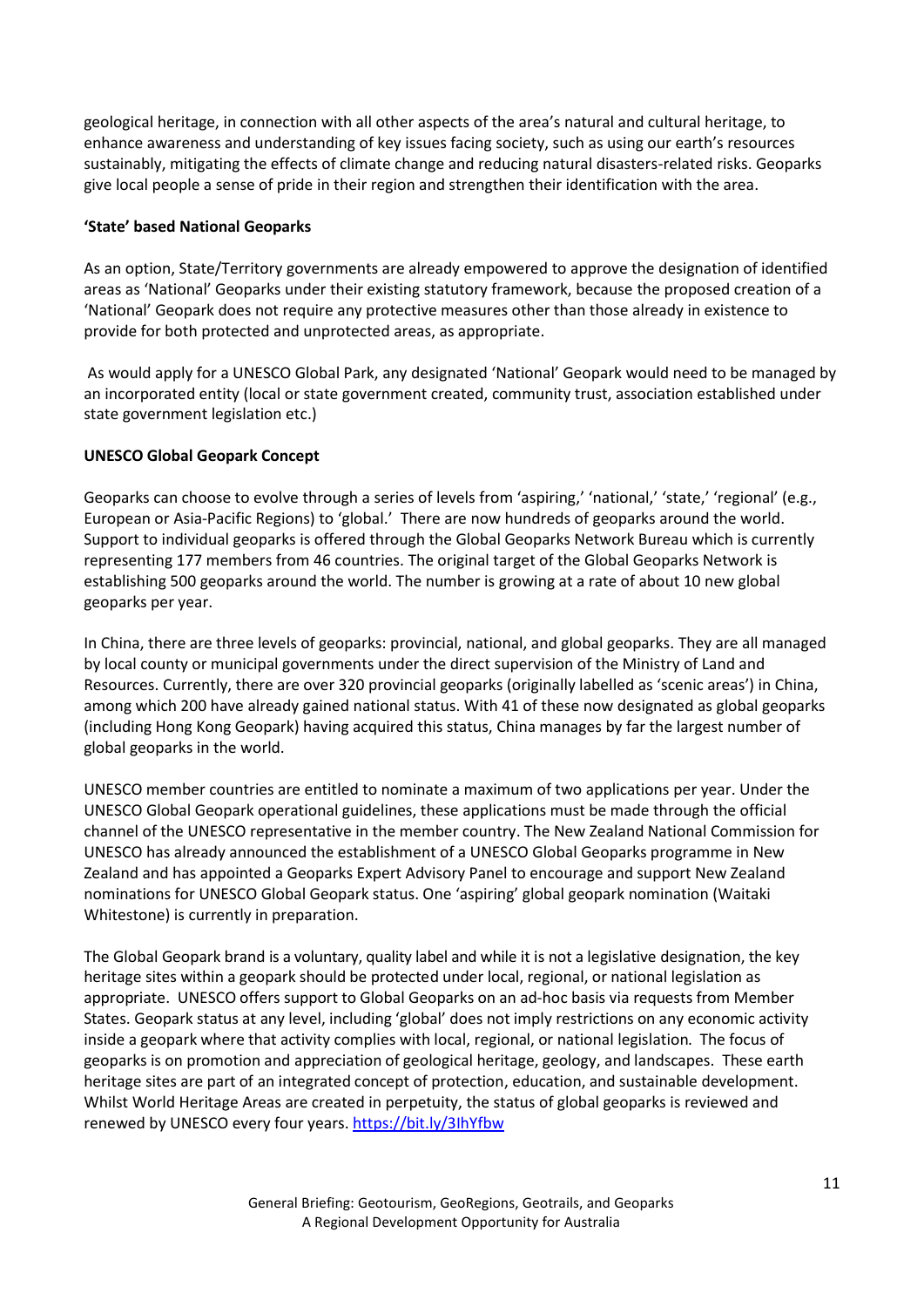Even if an area has outstanding, world-famous geological heritage of outstanding universal value, UNESCO has determined that it cannot be a UNESCO Global Geopark unless the area also has a plan for the sustainable development of the people who live within it. To succeed, a UNESCO Global Geopark nomination, lodged by an appropriately incorporated management body, must have the support of local communities. Prior to a nomination being lodged, evidence must be demonstrated of geotourism activities being undertaken by a management authority (e.g., a national park agency) over a period of at least 12 months to establish credibility as a 'defacto geopark'.

There are six Global Geoparks in Europe that are geoparks specifically because of their mining history, and that mining continues in some of these territories. For example, in the Marble Arch Caves Global Geopark (Ireland), there are many quarries – dolomite, limestone, cement factory, and there is active exploration for shale gas, which would need to be extracted by fracking technologies. All these operations are undertaken in compliance with Irish legislation from both jurisdictions in the country. In Gea Norvegica Global Geopark (Norway) are located large larvakite quarries which export polished ornamental stone all over the world. In Magma Global Geopark (Norway) one of their partners is Titania A/S which operates as a mining company extracting ilmenite in Norway for the European titanium pigment industry.

The Muskauer Faltenbogen / Łuk Mużakowa UNESCO Global Geopark comprises parts of the German Federal States of Brandenburg and Saxony as well as of the Polish Lubuskie Province. It has about 80,000 inhabitants living in three rural districts with 19 provincial towns and municipals. The entire area of the Muskauer Faltenbogen / Łuk Mużakowa UNESCO Global Geopark, located across Germany and Poland, is geared to combine the principles of ecology, economy, and social interests. The principle of conservation of nature, cultural areas and of the post-mining landscape go hand in hand with the development of tourism and not only helped locals to enhance their identification with their region but also contributed to economic development. The selling points of the UNESCO Global Geopark are three-fold one of which celebrates the post-mining and cultural landscape inherited from 130 years of resource-based mining development between 1840 and 1970, inclusive of the Lusatia region in East Germany, an open cut lignite coalmining area under transformation. The Latrobe Valley coal mining region in Gippsland Victoria faces similar challenges, but at a much earlier stage of post mine-site development. These are the basis for a comprehensive educational concept which reaches from natural to man-made climate change, use of raw material and later 're-naturalisation' of historical and recent mining districts.

In summary, a geopark achieves its goals through conservation, education, and tourism. It seeks to conserve significant geological features and explore and demonstrate methods for excellence in conservation and geoscientific knowledge. This is accomplished through protected and interpreted geosites, museums, information centres, trails, mine sites, guided tours, school class excursions, popular literature, maps, educational materials and displays, and seminars. Geoparks are capable of being community driven. Geoparks stimulate economic activity and sustainable development through geotourism. By attracting increasing numbers of visitors, a geopark fosters local socio- economic development through the promotion of a quality brand linked with the local natural heritage. It encourages the creation of local enterprises and cottage industries involved in geotourism and geoproducts. The geopark concept is an iconic one, applicable across all continents. The value of the global geopark concept is explained in a journal article <https://bit.ly/36pRjuG>

An application area for a UNESCO Global Geopark has no stipulated size but its geographical boundaries must clearly embrace a contained area of land (both protected and non-protected); with private landowners having the option of not allowing geopark activities on their land, should they choose not to participate. An application area can be as large as the boundaries of a local government area.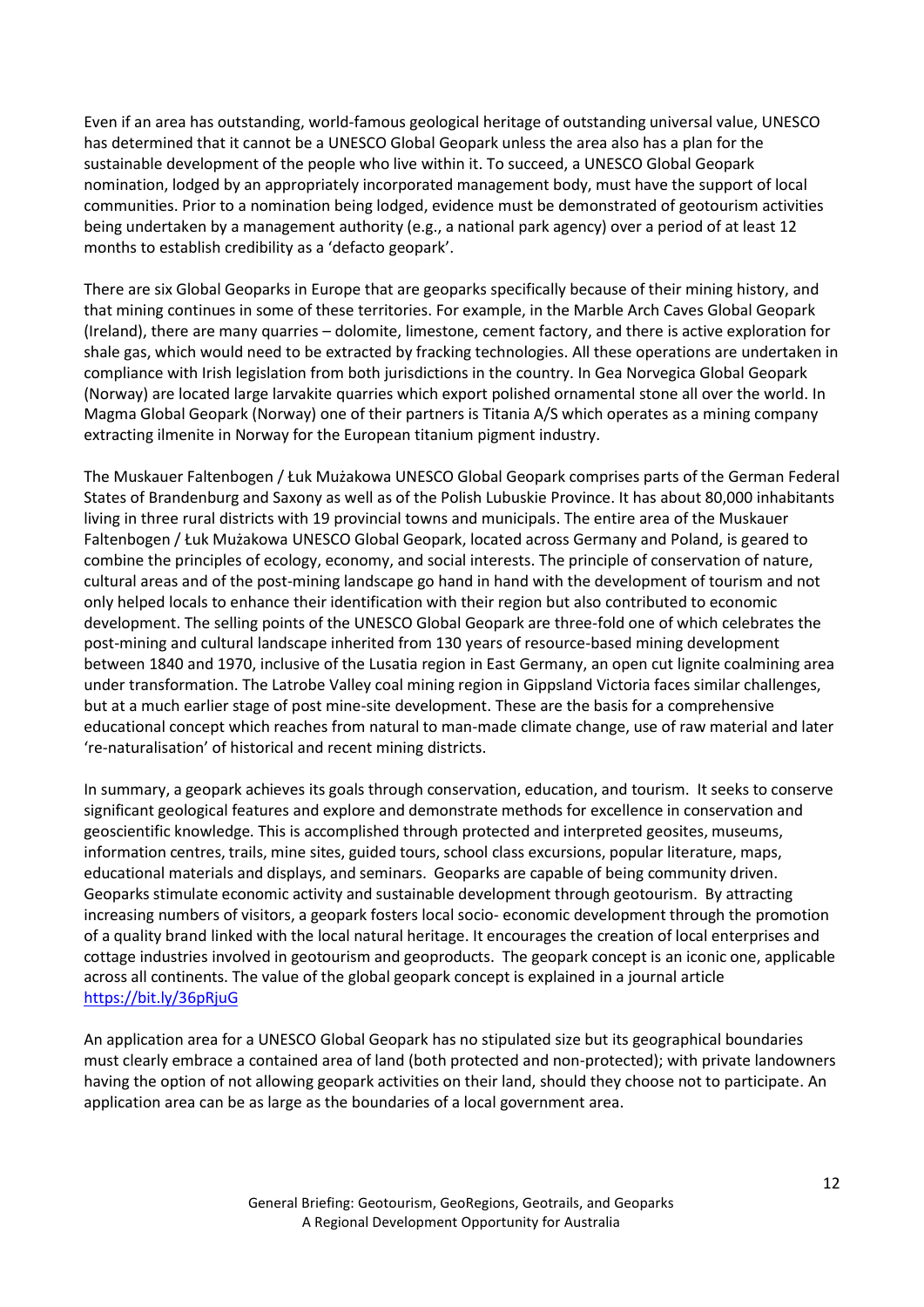UNESCO approves a global geopark for an initial four-year period, at the end of which it is reassessed for revalidation purposes to establish that it has complied with all agreed requirements and the UNESCO Global Geopark Code of Ethics https://bit.ly/3v8bVSF

The nomination procedure for UNESCO Global Geoparks requires the completion of a self-assessment document, <https://bit.ly/3H9clKZ> and the completion of a comprehensive application dossier <https://bit.ly/3sexUpd>

By raising awareness of the importance of the area's geological heritage in history and society today, UNESCO Global Geoparks provides local people with a sense of pride in their region and strengthens their identification with the area. The creation of innovative local enterprises, new jobs and high-quality training courses is stimulated as new sources of revenue are generated through geotourism, while the geological resources of the area are protected.

## **History of Geopark Development in Australia<sup>1</sup>**

## **1. The Kanawinka UNESCO Global Geopark Impasse**

Whilst the concept of geotourism was first discussed in Australia in 1996 at an annual conference of the Geological Society of Australia. Australia's first geopark, Kanawinka, was declared in 2008 after evolving from the development of a 'Volcanoes Discovery Trail' concept. This UNESCO approved geopark was formally announced in Australia at the Inaugural Global Geotourism Conference in Fremantle, Western Australia, in August 2008. The geopark (26,910 square kilometres in area) featured recent volcanism extending from the Naracoorte Caves in South Australia into the Portland (Victoria) shoreline and north as far as Penola and Mount Hamilton. It represented the sixth largest volcanic plain in the world with some 400 eruption points. The geopark was located across the two Australian states of Victoria and South Australia and was embraced by eight LGAs.

However, the Kanawinka Geopark was unable to gain State and Australian Government approval that would have enabled UNESCO to assign 'global geopark' status on an ongoing basis. This situation was reaffirmed when Australian Government Ministers for the Environment and Heritage Council (EPHC) met in November 2009. Noting that the cited 'Resource Management Ministers' are advised by Geological Survey agencies, this Council decided that 'after consultation with Resource Management Ministers, whilst Australian governments support geological heritage, they had significant concerns with the application of the UNESCO Geoparks concept in Australia, especially without government endorsement. It was decided that existing mechanisms are considered sufficient to protect geoheritage in Australia.'

For reasons not made known publicly, 'the Council requested that the Australian Government advise UNESCO that Australia would not recognise the Kanawinka Geopark because of the deficient UNESCO process in declaring it. Council also requested the Australian Government ask UNESCO to take no further action to recognise any future proposals for Australian members of the Global Geoparks Network, or to further progress Geoparks initiatives within Australia, including that for the Kanawinka Geopark, unless the formal agreement of the Australian Government has first been provided.' In 2012, UNESCO had no other choice but to withdraw its Geopark designation for Kanawinka.

 $1$  The History of Geopark Development in Australia, A New Way Forward (published in March 2022) can be sighted at [http://gcr.khuisf.ac.ir/article\\_688936\\_bb2a258d5ab5c402508005e8016f14f6.pdf](http://gcr.khuisf.ac.ir/article_688936_bb2a258d5ab5c402508005e8016f14f6.pdf)

General Briefing: Geotourism, GeoRegions, Geotrails, and Geoparks A Regional Development Opportunity for Australia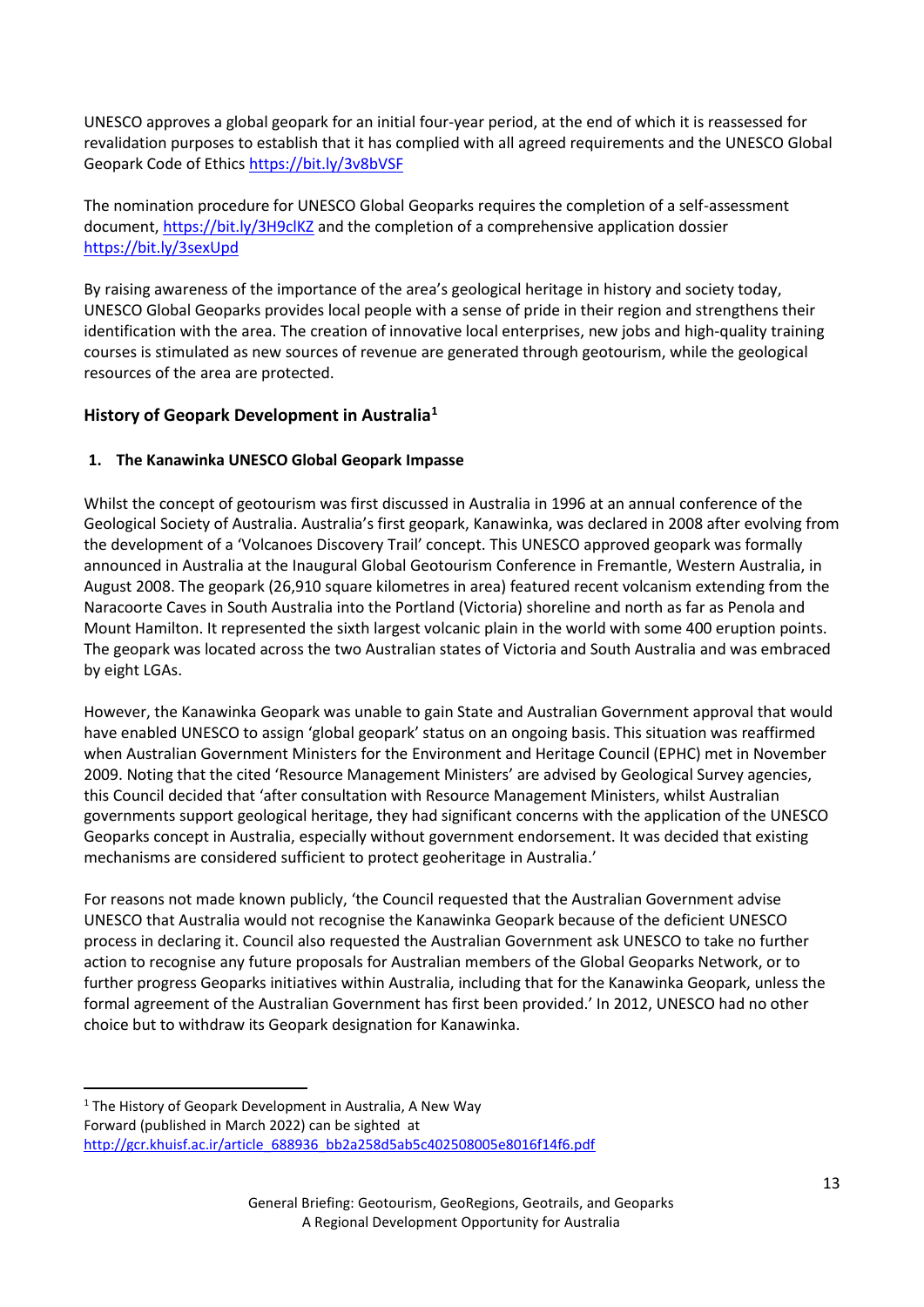In recent years, the Kanawinka region has reverted to being developed as a series of linked geotrails with support provided by community groups and several of the LGAs, specifically the South Grampians Shire Council and the Mt Gambier City Council.

### **2. Overcoming Barriers to Geopark Development in Australia**

In reflecting on the Kanawinka experience, back in 2008, and despite the lobbying efforts of the then Australian Geoparks Network, the concept of global geoparks was clearly not supported by government planning and tourism agencies; the concept did not fit at all well into the prevailing public land management arrangements administered by principally State/Territory Governments with full control of the use of 'crown land' for primary industry purposes and LGAs for control and zoning of private lands.

Moreover, the concept was also not embraced or understood by the geological professions, hence there was no constituency support that could be translated into political lobbying. Historically, the principal focus of geological activity supported by the professional societies has been directed at meeting the needs of the exploration and mining industries.

However, a decade later, the pursuit of geotourism is now seen to offer the potential for new industries and employment opportunities through the development of major projects within Australia. As the peak council of geoscientists in Australia, AGC recognises that the development of geotourism may be one of the best ways to communicate the value of geoscience to the broader Australian community. The AGC considers that this improved profile for geoscience is likely to have a positive impact in other areas of strategic importance, most notably the need for continuing tertiary enrolments in geoscience, which is required to meet Australia's needs for highly qualified geoscience graduates and researchers into the future.

As far as the tourism industry was concerned, geotourism was then simply written off as a 'niche' interest area for those visitors interested only in geology, rather than providing considerable content value to traditional nature-based tourism as well as cultural tourism.

Even ecotourism (as part of the nature-based tourism mix) was still a young history with then less than 20 years of development in Australia, as evidenced by the launch of a national ecotourism strategy in 1994. Moreover, ecotourism has developed over this period and to the present day with a focus on the biotic (flora and fauna) aspects of natural heritage, visited in protected areas such as national parks. Even today, ecotourism enthusiasts still see geotourism as 'geological tourism' and find difficulty in accepting the holistic embrace of the geotourism experience. This situation has not been helped by the fact that most rangers employed in Australian national parks have not been trained in geosciences.

In addition, State/Territory Government Geological Survey organisations were not supportive of geopark development and geotourism with strongly expressed concerns about impact on access to land for exploration and mining, irrespective of UNESCO assurances that geopark development did not impact on these activities.

It was soon realised that several significant steps needed to be undertaken to gain constituency support for geopark development within a framework of establishing geotourism as a new industry for Australia.

In response to these developments, a geoparks representative body (known as Geoparks WA Inc). was established in 2018 with the principal object of 'supporting and promoting the development of geoparks, geotourism and geotrails in Western Australia'. Originally established in 2008, the Australian Geoparks Network was formally launched in April 2021 to provide some national focus to this lobbying objective.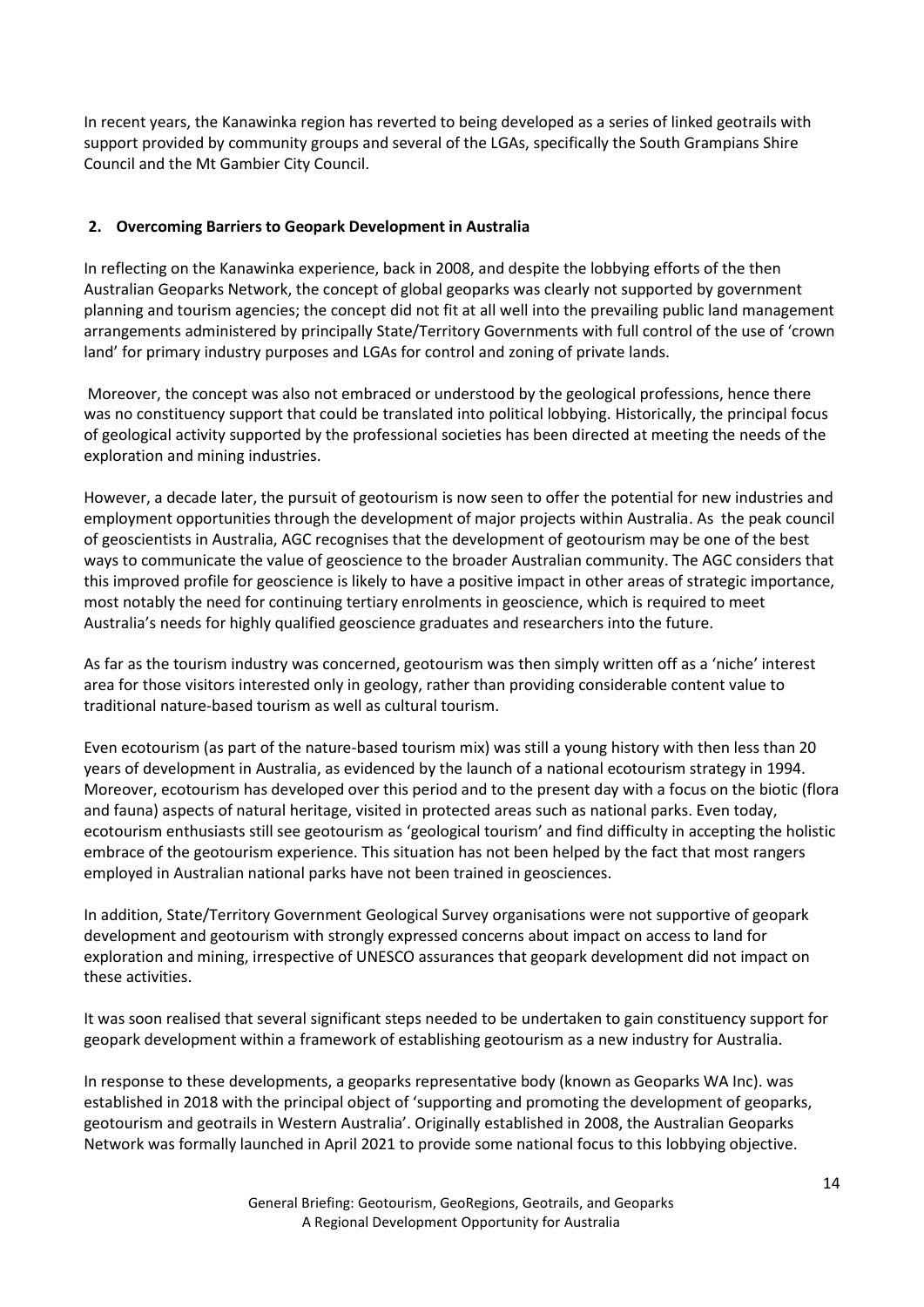## **3. Geological Community Engagement: The Geological Society of Australia and the Australian Geoscience Council (AGC)**

In response to the Kanawinka experience, but also in recognition of overseas developments in geotourism and geoparks, the Governing Council of the Geological Society of Australia (GSA) decided in 2011 to establish a formal Geotourism Sub Committee of its Geological Heritage Standing Committee. Later in 2014, Council established a separate Standing Committee focusing solely on geotourism, and over the following 12 months, arrangements were put in place to provide linkages with two other large professional societies with significant geological membership – the Australian Institute of Geoscientists (AIG) and The Australasian Institute of Mining & Metallurgy (AusIMM). The AusIMM subsequently provided staunch support for the concept of geotourism and geoparks in its submission to the draft Australian Heritage Strategy of the Australian Government in 2014.

Notably, one of the achievements of this initiating Geotourism Sub Committee was to obtain formal approval and adoption in Australia by the Governing Council of the GSA of a definition of geotourism. 'Geotourism is tourism which focuses on an area's geology and landscape as the basis for providing visitor engagement, learning and enjoyment'.

Moreover, the Geotourism Sub-Committee embarked on a campaign within the geological professional societies to promote the fact that geotourism is an emerging global phenomenon which fosters tourism based upon landscapes. It was explained that geotourism promotes tourism to 'geo-sites' and the conservation of geodiversity and an understanding of earth sciences through appreciation and learning, such learnings being achieved through visits to geological features, use of 'geo-trails' and viewpoints, guided tours, geo-activities, and patronage of geosite visitor centres. It was pointed out that 'geotourists' can comprise both independent travelers and group tourists, and that they may visit natural areas (including mining areas) or urban/built areas wherever there is a geological attraction.

In summary, the campaign emphasised that geotourism achieved the following outcomes.

- 1. Celebrates geoheritage and promotes awareness of and better understanding of the geosciences.
- 2. Adds considerable content value to traditional nature-based tourism which has focused only on a region's biodiversity.
- 3. Provides the means of increasing public access to geological information through a range of new digital technology applications.
- 4. Contributes to regional development imperatives through increased tourist visitation, particularly from overseas.
- 5. Creates professional and career development for geoscientists.
- 6. Can provide a means of highlighting and promoting public interest in mining heritage.
- 7. Celebrates geoheritage and promotes awareness of and better understanding of the geosciences.
- 8. Adds considerable content value to traditional nature-based tourism as well as cultural tourism, inclusive of indigenous tourism.

The Governing Council also decided that the principal purpose of the newly formed Geotourism Standing Committee was to provide advice to the GSA about how best geotourism can be advanced and nurtured in Australia with the following terms of reference.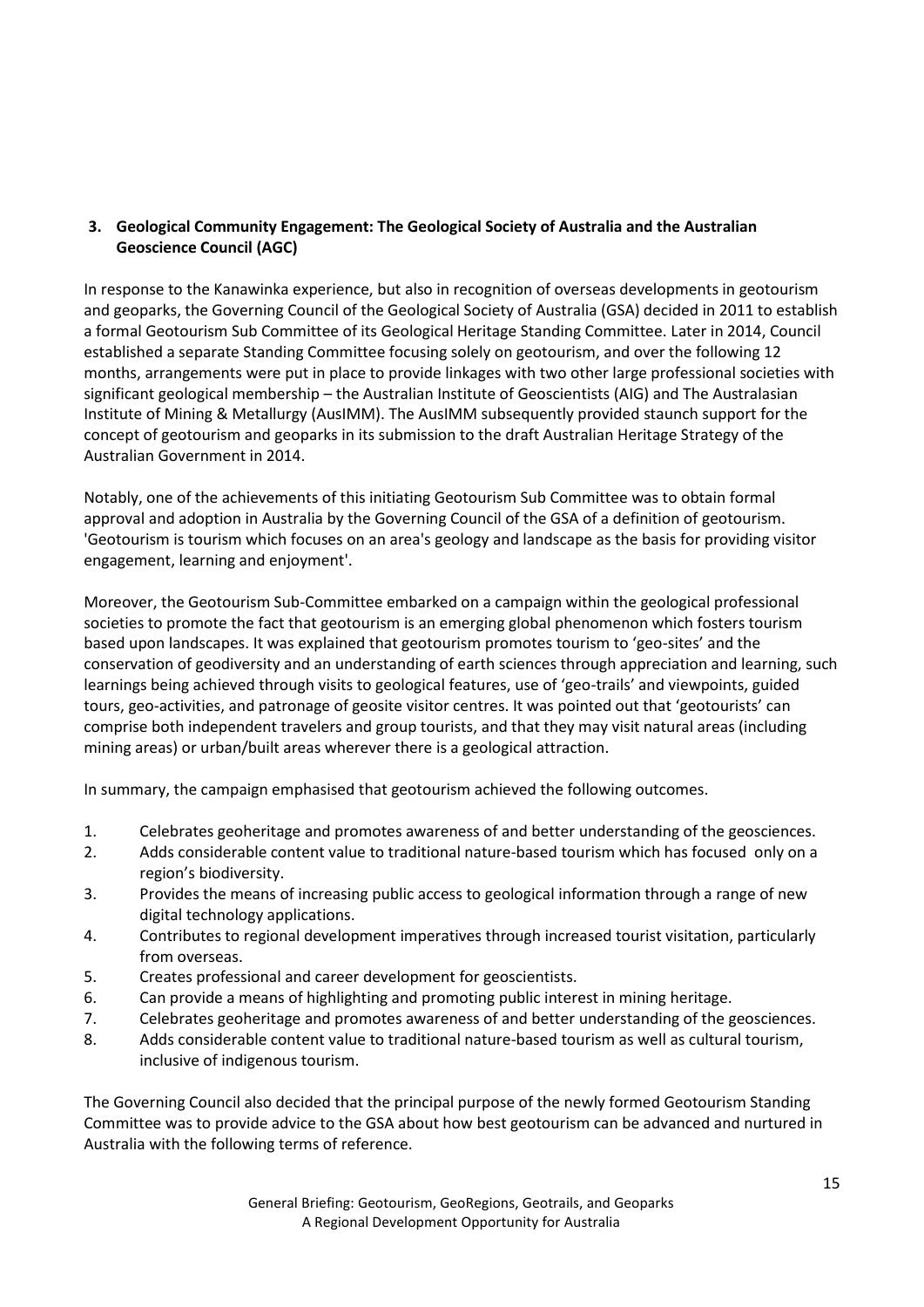- Promote tourism to geosites and raises public awareness and appreciation of the geological heritage of Australia including landforms, geology and associated processes through quality presentation and interpretation.
- Provide advice to the Governing Council about how best geotourism can best be nurtured throughout all areas of Australia, including within, but not limited to, the declared Australia's National Landscapes, World Heritage and National Heritage areas as well as within National Parks and reserves, urban environments, and mining heritage areas.
- Review and recommend strategies that offer the potential for active participation of governments, land managers, tourist bodies and GSA members in geotourism and related interpretation activities.
- Undertake conference/symposium and seminar activities directed at raising awareness of geotourism amongst Society members and others.
- Foster the publication of content which serves to raise awareness and appreciation of geotourism amongst governments, land managers, the tourism industry, the geological profession, and the Australian public.

As a further development, in 2016, the AGC decided to appoint the Chair of the Geotourism Standing Committee as its official expert spokesperson on geotourism.

### **4. Engagement with Government Geological Survey Organisations**

During 2016, the Geotourism Standing Committee commenced a dialogue with the then Chief Government Geologists Committee (now known as the Geoscience Working Group - GWG), a body representing all the state and territory geological surveys as well as the national Geoscience Australia agency. This dialogue was focused on explaining the principles of geotourism and delivery mechanisms such as UNESCO Global Geoparks and geotrails. In July 2017, this body responded to the Standing Committee, noting the following operating trends in Australia relevant to geotourism development.

- The considerable interest in promoting geoheritage for public information and increased tourism revenue in regional Australia.
- The significant efforts by individual State/Territory Geological Surveys and Geoscience Australia in promoting geoheritage by publishing books, pamphlets, GIS-based apps, erecting explanatory signage etc. describing sites and geotrails.
- Collaboration between State/Territory Geological Surveys, 'parks and wildlife' agencies, memberbased geoscience organisations, tourism bodies, and LGAs or regional authorities in their jurisdictions to increase awareness of geo-and mining heritage generally and geoheritage sites, geotrails, and areas.
- Many geoheritage sites are contained within and protected by conservation reserves and some State/Territory Geological Surveys have established small geoheritage reserves to further protect important sites.

## **5. Evolution of the National Geotourism Strategy (NGS)**

As a response to the lessons learnt from the two attempts to gain support for geopark development (i.e., the Pre-Aspiring UNESCO Global Geopark projects), the Geotourism Standing Committee commenced discussions with Geoscience Australia to consider a new process for assessing and seeking community and government support for UNESCO Global Geoparks development in Australia.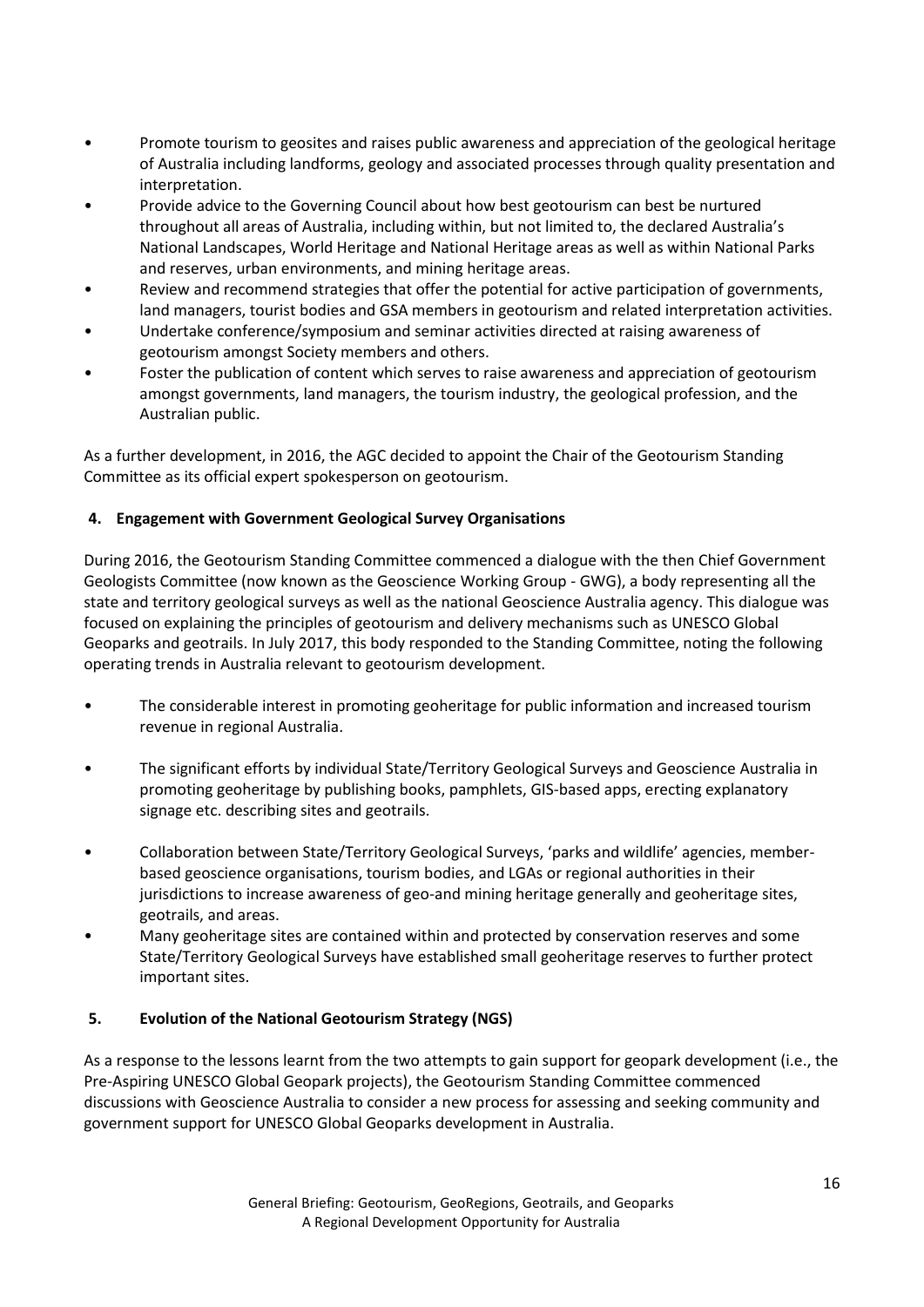In November 2018, following discussions held at the AGC Conference in October and in pursuit of its inclusion as a Geoscience advocacy opportunity under the then AGC 2015-2020 Strategic Plan, the AGC established a coordinating role with the objective of developing a draft National Geotourism Strategy (NGS) under the umbrella of the AGC Advocacy Sub-committee. To accommodate the orderly development of major geotourism projects and activities in line with overseas trends and domestic regional development imperatives, the AGC saw the development of a national strategy, to be developed as a staged, incremental approach, as being essential to gain government endorsement at all levels.

It was envisaged that the NGS would support the economic benefit by:

- Leading to the establishment of a higher level of central coordination in areas of product development, travel and hospitality services, and tourism promotion, with a view to improving the overall visitor experience, consistency of the branding, and seeing an increase in visitor numbers.
- Maximisation of sustainable development and management of 'over tourism.'
- Establishment of a framework for focus on the 10 UNESCO Topics including culture, education, climate change, geoconservation etc.
- Maximisation of community engagement.

The NGS was designed to support the orderly development of major geotourism projects and activities in line with overseas trends and domestic regional development imperatives.

The AGC also saw the articulation of a strategy with a staged and incremental approach as being essential to gain government endorsement at all levels. The NGS also acknowledged the need to protect the scientific and cultural sensitivity of some geoheritage and geosites, and to ensure protection from geotourism where appropriate.

In 2020, the AGC set up a NGS Reference Group that included representatives of other key active stakeholders (e.g., the Geotourism Standing Committee of the GSA, The AusIMM, and the AIG), and under the guidance of this reference group, it was considered that other key stakeholder groups will be best placed to help deliver different parts of the NGS, which was launched in April 2021. <https://www.agc.org.au/geoscience-in-australia/geotourism/>

Seven key strategic goals are now being implemented by a series of working groups under the direction of a formalised AGC Steering Committee.

1. **Assessment and promotion of new digital technologies** (e.g., delivered through smartphones and in visitor interpretation centers – 3D visualisation, AR & VR) as a cost-effective means of accessing and better communicating and interpreting content for travelers. Working Group Chair: Mark Williams E: [mark.williams@utas.edu.au](mailto:mark.williams@utas.edu.au)

## 2. **Define an approval pathway for major geotourism projects.**

Working Group Chair: Angus M Robinson E[: angus@leisuresolutions.com.au](mailto:angus@leisuresolutions.com.au)

3. **Establish a framework for creating new geotrail development** – local, regional, and national engagement to open dialogue with existing walking, biking, and rail trail interest groups and operators to highlight the availability of quality natural heritage information. Working Group Chair: David Robson, [robodavidf@gmail.com](mailto:robodavidf@gmail.com)

4**. Establish national criteria for geoheritage listings suitable for geotourism**.

Working Group Chair: Jason Bradbury, [Jason.Bradbury@dpipwe.tas.gov.au](mailto:Jason.Bradbury@dpipwe.tas.gov.au)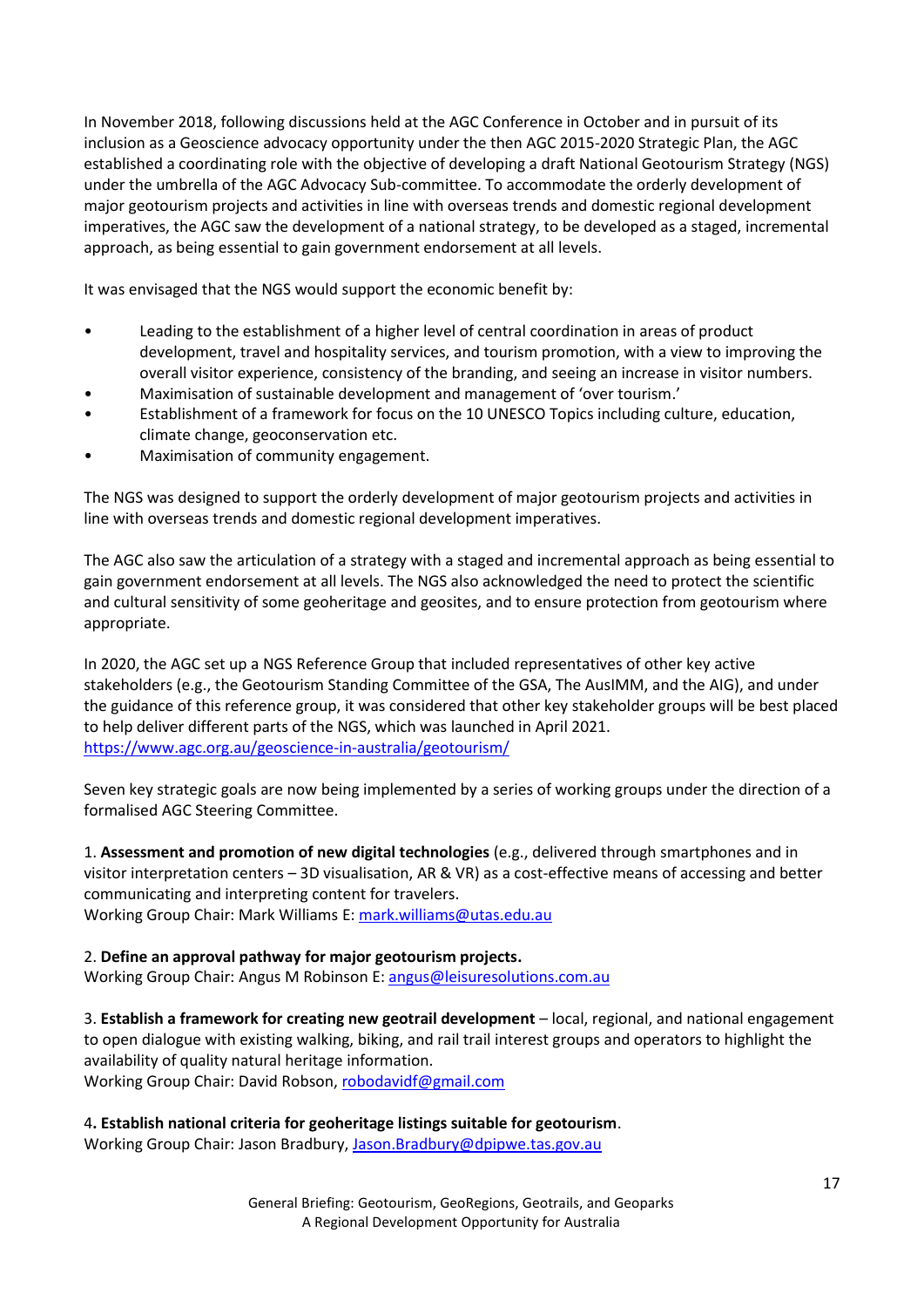#### 5. **Develop geotourism in regional mining communities with potential geoheritage and cultural heritage sites.**

Working Group Chair: Dr Melinda McHenry, [melinda.mchenry@utas.edu.au](mailto:melinda.mchenry@utas.edu.au)

6. **Strengthen Australia's international geoscience standing through geotourism excellence.** Working Group Chair: Dr Bill Shaw, [pastpresident@agc.org.au](mailto:pastpresident@agc.org.au)

### 7. **Develop and enhance the geoscience interpretation and communication skills of everyone actively involved in the presentation of geosites, enabling the provision of accurate and thematic information in an accessible manner**.

Working Group Chair: Simone Meakin, [simone.meakin@gmail.com](mailto:simone.meakin@gmail.com)

Two of the Strategic Goals embrace outcomes that will require engagement with communities.

- Goal Two focuses on defining an approval pathway for major geotourism projects with two GeoRegion projects (Ku-ring-gai and Murchison) being included as project pilots.
- Goal Five focuses on developing geotourism in regional mining communities with potential geoheritage and cultural heritage sites, where surfaces are exposed by mining, and their recreational, educational, and cultural values can be realised. Goal Five also aims to draw attention to these places, and to the range of activities that could be conducted in these places. It is understood that the acknowledgement of Aboriginal cultural heritage beyond the benefits offered through geotourism includes the need to ensure it is appropriately protected. This will ensure the preservation of Aboriginal cultural heritage is equally as important as that of mining and other aspects of cultural landscapes, thus leading to improving the public perception of mining professionals and the industries in which they work.

Discussions between the AGC and the GWG have continued, particularly since the launch of the NGS, with the objective of determining the extent of government endorsement and engagement during its implementation process. The GWG has recently nominated one of its members to help formulate a new National Geoparks Committee, a grouping that is planned to emerge as an important outcome of the NGS implementation process, particularly involving the current Working Group Two charged with the job of determining an approval pathway for major geotourism projects, noting that the level of commitment to any geotourism activity will by necessity vary between jurisdictions, and approval or endorsement of strategies by GWG cannot be binding on individual jurisdictions.

It has been agreed with GWG that the goal of the National Geoparks Committee is to ensure the development of a policy framework that ensures that any Aspiring UNESCO Global Geopark nomination is based on an identified GeoRegion that embraces geosites where sites and landscapes of international geological significance can be managed with a holistic concept of protection, education, and sustainable development. It is understood that a GWG member will have a key role on the new National Geoparks Committee and that technical advice can also be sought from respective jurisdictions on geological matters where appropriate.

It was also significant to note that Geoscience Australia (the Australian Government geoscience agency) joined with the AGC in June 2021 in making submissions in support of geotourism to an Australian Government inquiry focusing on 'Reimagining the Visitor Economy. Moreover, the Geological Surveys of New South Wales, Western Australia and Tasmania have been proactive in encouraging the development of local and regional geotrail development. In South Australia, the geoscience community has worked closely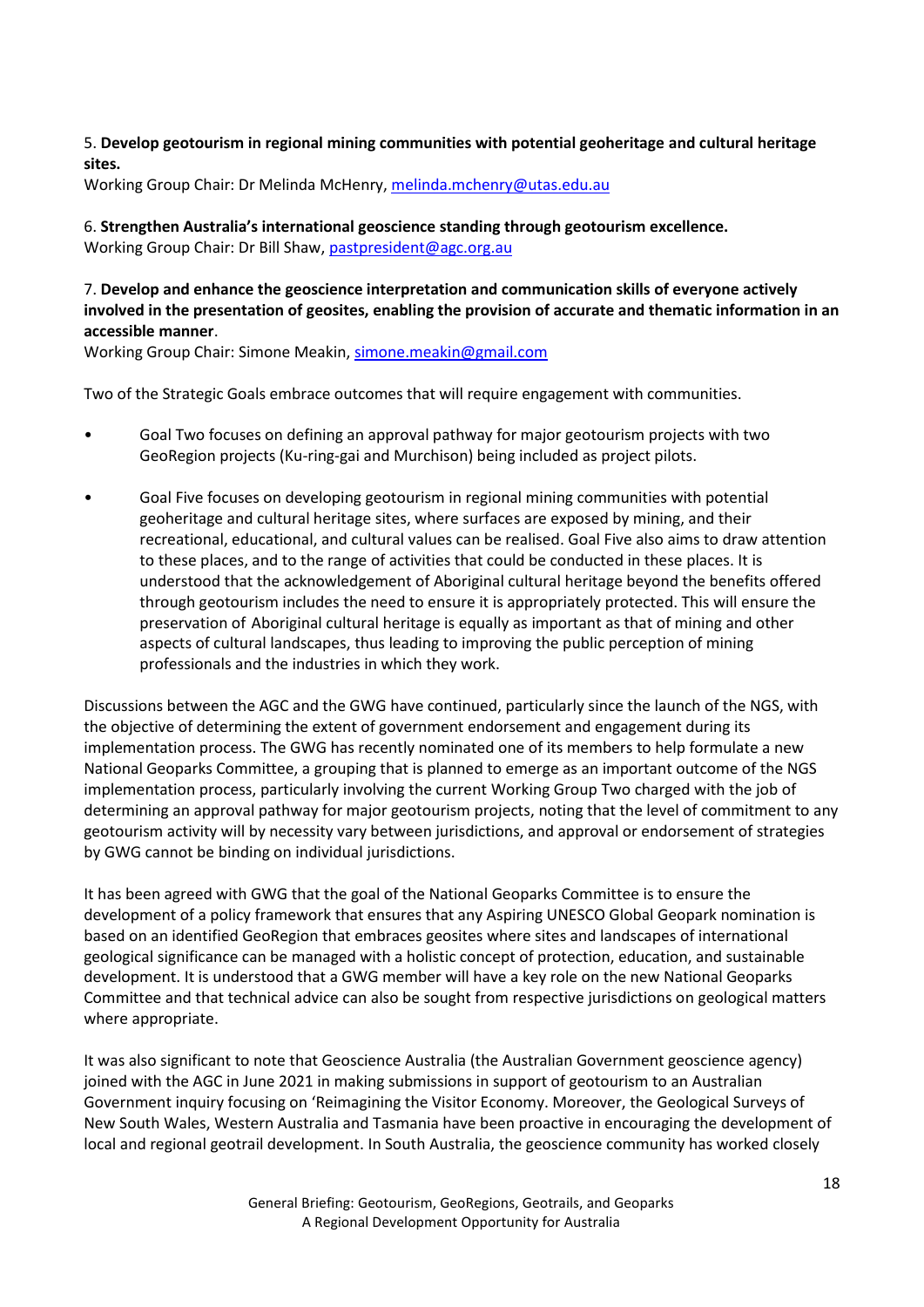with government agencies in developing a World Heritage Area nomination for the Flinders Ranges in recognition of the outstanding geoheritage attributes.

The GWG has also nominated a representative for a new National Geoparks Committee, which is planned to emerge as an important outcome of the NGS implementation process, involving a current working group charged with the job of determining an approval pathway for major geotourism projects. The goal of the National Geoparks Committee is to ensure the development of a policy framework that ensures that that any Aspiring UNESCO Global Geopark nomination is based on an identified GeoRegion that embraces geosites where sites and landscapes of international geological significance can be managed with a holistic concept of protection, education, and sustainable development. Whilst a GWG member will have a key role on the new National Geoparks Committee, technical advice will also be sought from respective jurisdictions on geological matters where appropriate.

It is hoped that the realisation of Goal Two of the NGS can now lead to an agreed pathway for consideration of and approval by governments at all levels.

## **6. Engagement with the Tourism Industry through Ecotourism Australia Ltd and FACET.**

Progress has also been made in gaining some support from the nature-based tourism operators. The peak nature-based tourism industry association, Ecotourism Australia Ltd (EA) established in November 2013 a new industry grouping, the Geotourism Forum, to advocate and nurture the development and growth of geotourism recognising that it is sustainable tourism with a primary focus on experiencing the earth's geological features in a way that fosters environmental and cultural understanding, appreciation, and conservation, and is locally beneficial. The purpose of the Geotourism Forum is to advise EA of how best geotourism can be advanced and nurtured having regard to the EA's interest in inspiring environmentally sustainable and culturally responsible tourism.

In late 2014, EA communicated with the Hon Greg Hunt MP, the then Australian Government Minister for Environment in response to his expressed need to understand better how a coordinated review of the opportunities that could be achieved through Australia embracing the concept of geotourism and the introduction of geoparks, as well as advice that could assist government in the delineation and assessment of geopark proposals. The Minister subsequently advised EA that, after reviewing the national policy UNESCO's Global Geopark Network, he was 'positively disposed' towards Australia joining this initiative subject to several funding conditions. The Minister also indicated that he needed to consider how best to progress Australia's involvement in this initiative having sought the views of state and territory environment ministers and the Australian Local Government Association.

The Geotourism Forum co-convened with the GSA Geotourism Standing Committee, a major geotourism workshop as part of the 2015 Global Eco conference held at Rottnest Island, Western Australia, at the 2016 Global Eco Conference held in Hobart, with another workshop held in Adelaide in 2017, and ensured several presentations on geotourism at the 2019 Global Eco conference held in Cairns in 2019. Geotourism was also featured at the 2020 Global Eco conference t held in Margaret River, WA.

At the opening address to Global Eco 2018, Adelaide, in November 2018, the Hon Ian Hunter MLC, then SA Minister for Sustainability, Environment & Conservation, stated that "geotourism is (also) an emerging market that South Australia is especially well placed to cater for, with megafauna fossils at the World Heritage Naracoorte Caves, evidence of the world's earliest animals in the Flinders Ranges, and stunning geological formations in parks like the Gawler Ranges, Vulkathunha-Gammon Ranges, and the ice-age gem of Hallett Cove right on Adelaide's doorstep."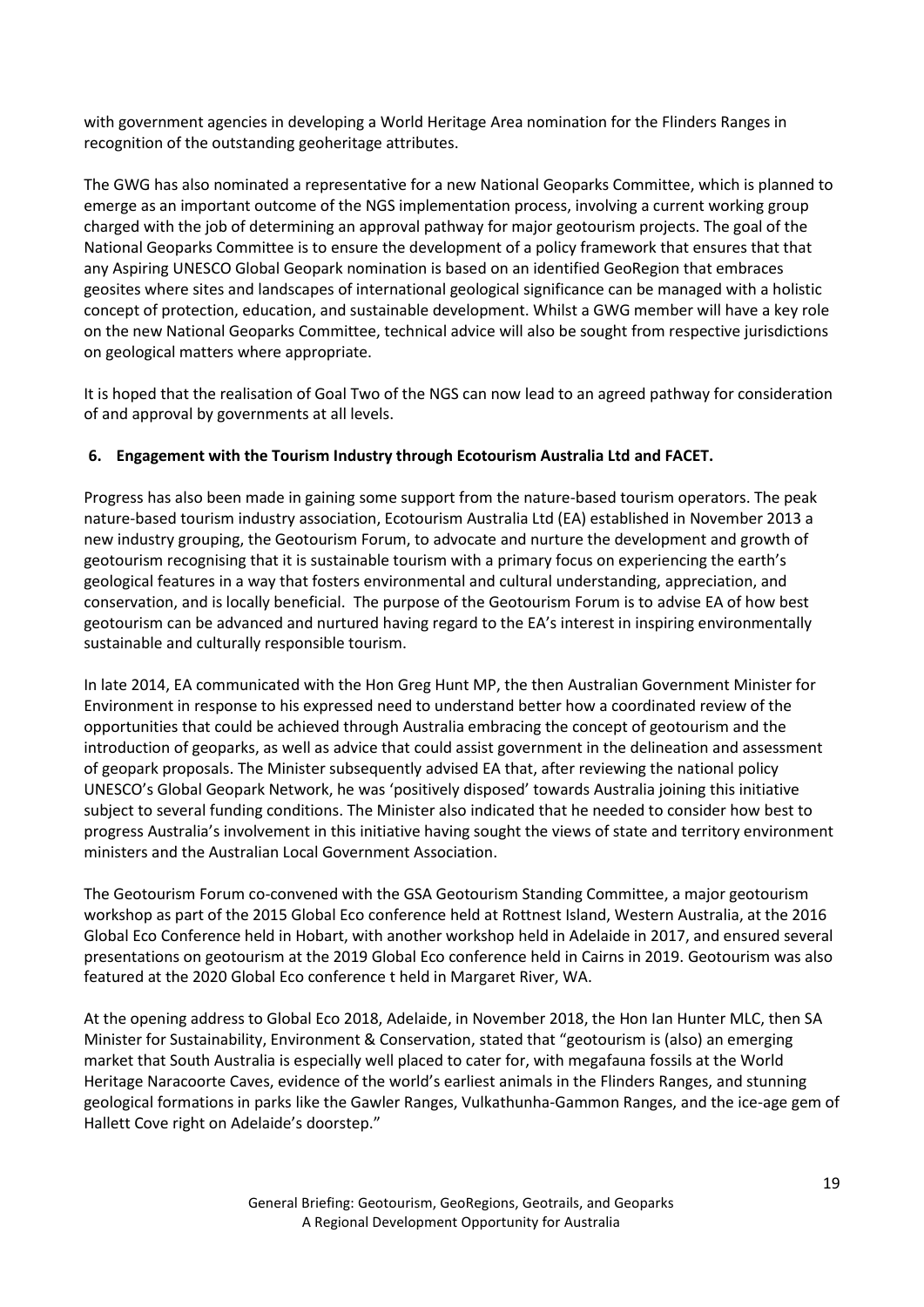In May 2018, in association with Geoparks WA, the Forum Advocating Cultural and Eco-tourism Inc (FACET) convened an International Workshop in Perth that focused on the business of geotourism and geoparks.

## **7. Engagement with Local Government/ Regional Development Agencies through SEGRA**

Geotourism has been featured at annual conferences of 'Sustainable Economic Growth Regional Australia' (SEGRA) since 2012; with the GSA Geotourism Standing Committee and the EA Geotourism Forum convening the inaugural geotourism workshop at the 2014 conference at Alice Springs in the Northern Territory. SEGRA 2015 was held in Bathurst, New South Wales, an event which saw the genesis of the Etheridge and Warrumbungle global geopark proposals. SEGRA 2016 was convened in Albany, Western Australia, at SEGRA 2017 in Port Augusta in South Australia, and at SEGRA 2018 in Mackay, North Queensland. In August 2019, SEGRA was held at Barooga in the NSW Riverina and arrangements were made by the GSA for the Geotourism Spotlight Session to be coordinated by the Geological Survey of NSW with a focus on 'public geoscience' outreach, of which geotourism is a key component. In 2021, SEGRA convened in Boulder-Kalgoorlie featuring a keynote address by NGS Chairman, Dr Jon Hronsky OA[M https://bit.ly/3EuPZCT](https://bit.ly/3EuPZCT)

### **8. Pre-Aspiring UNESCO Global Geopark Proposals in Australia**

Pre-Aspiring UNESCO Global Geopark proposals have been to date projects in Australia deemed to have undergone assessment to obtain community and government support prior to any application being lodged with UNESCO.

The process of developing a Pre-Aspiring UNESCO Global Geopark involved an 'on ground' assessment of the feasibility of any proposal brought forward by any grouping including government agencies. With compelling regional development imperatives in mind, two such proposals, the Etheridge region of Far North Queensland (some 40,000 square kilometres in area) embracing the entire Shire of Etheridge; and the Warrumbungle region embracing three Local Government Areas - Warrumbungle, Gilgandra, and Coonamble located in Northwest NSW (some 27,000 square kilometres in area) had been subject to intensive assessment during 2017, following advice submitted to the Secretary General of the Australian National Commission of UNESCO advising that the 'pre-aspiring' nomination process had commenced. Progress achieved for these projects was reported to the 7th Global Geoparks Network Conference held in the United Kingdom in September 2016 and at the 5th Asia Pacific Network Symposium held in China in September 2017.

### **Etheridge Pre-Aspiring UNESCO Global Geopark Proposal**

For the Etheridge proposal, a highly knowledgeable Geoscience and Mineral Reference Group has undertaken a considerable amount of work in defining the international significance of this region located west of the Atherton Tablelands in Far North Queensland, identifying some 20 key geosites in addition to the existing tourism attractions of Undara Lava Tubes, Cobbold Gorge, and the Talaroo Hot Springs area managed by the Ewamian Aboriginal Corporation. In addition, the reference group has developed a sophisticated GIS map of the region with smartphone connectivity, as well as excellent geological content for the proposed Savannahlander rail geotrail. A heritage specialist has also generated a fascinating overview of the mining heritage of the region.

These events have contributed to a fascinating diversity of geology, mineral resources, and landscapes, which influenced the lives and customs of Aboriginal people and patterns of European settlement.

The assessment process included consultation with all key stakeholders (e.g., Aboriginal communities,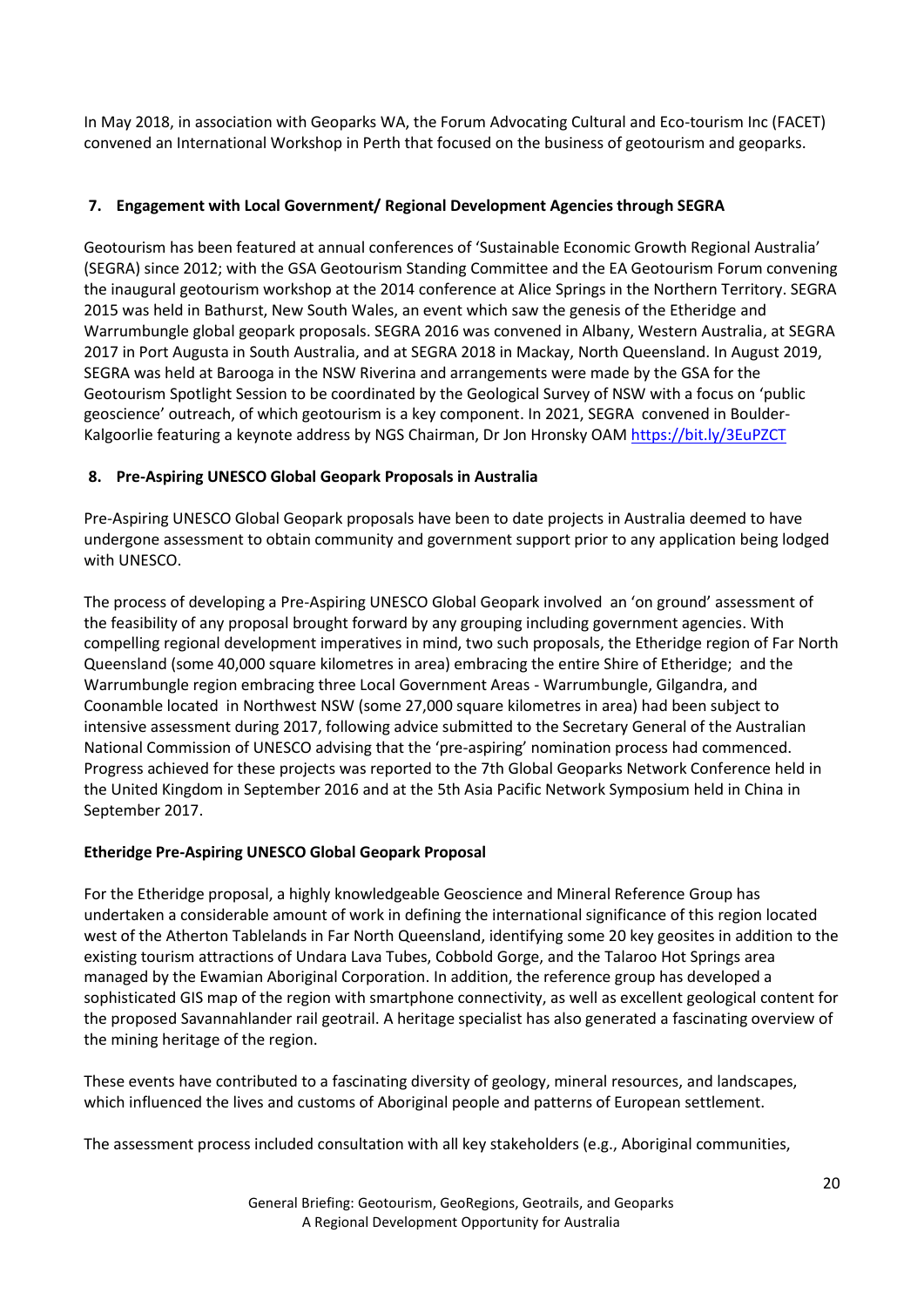national parks, tourism resorts etc.) undertaking individual self- assessments; consultation with key State Government agencies; and community consultation including information bulletins, public meetings involving Shire Councillors. The assessment identified the following natural and cultural assets.

- Geosites In abundance with geosites readily accessible to the public. Two geological events of Cainozoic age now feature as iconic geotourism attractions in the region, the most significant of which is the Undara Lava Tube system unique in the world based on consideration of age, preservation, and lineal extent, as well as the geomorphological expressions within flat-lying sediments at Cobbold Gorge. Both landforms, as well as the other Proterozoic and Paleozoic landforms in the area proposed for the Global Geopark, have resulted in a diverse range of landforms with unique biodiversity characteristics including a rich assemblage of birdlife.
- 'Geo villages' Four small townships, all with community engaged geosites (including agate, sapphire and gold fields); key established ecotourism resorts of Undara and Cobbold Gorge; and the Aboriginal Talaroo Hot Springs tourism development.
- Geotrails The Lava Tubes, Gems and Gorges Geotrail of the Savannah Way with connections to nearby mining heritage locations.
- National Parks Undara Volcanic Park and four other park areas.
- TerrEstrial Mineral/Fossil Museum– the most significant mineral museum in Queensland.
- Many mining heritage sites, and small gold mining operations underscores Etheridge's status of one Australia's most diversified mineralised areas.

The geological (and natural and cultural heritage) assessment proved the easy part of the process. A short 12-month period allowed for the assessment and nomination completion process, a decision which proved to be far too short to gain full community support.

Whilst National Parks managers, Aboriginal representativess, and residents of townships were supportive, because they understand the economic benefits of tourism, agricultural and small-scale mining groups as well as gemstone fossickers were not supportive, with a vigorous program implemented to dissuade Council from finalising the application. It was believed that the establishment of a Global Geopark upset the status quo. Issues raised were fears of UNESCO control, more environmental regulation, and increased levels of tourism. The labels of 'UNESCO,' 'Geopark,' 'Ecotourism' etc. raised a range of concerns and fears. Moreover, landholders, graziers with long-term pastoral leases, feared that the proposed UNESCO affiliation would result in further regulation and restrictions curbing current and future activities and potentially leading to a World Heritage Listing. Many considered that the large area of the application across the whole Shire which included large land tracts which were considered unlikely to be of interest for tourism. The use of the term 'geopark' which was interpreted by many to imply some form of existing or potential environmental protection (aligned to an expanded, national parks network). There were also fears that the UNESCO branding would generate a response by the State Government to impose an additional layer of environmental protection, even though UNESCO Global Geopark status does not imply restrictions on any economic activity within a UNESCO Global Geopark where that activity complies with Indigenous, local, regional and/or national legislation. These fears were also shared by some elements of the mining industry involved in small scale mining operations.

Facing strong opposition, the proponent Etheridge Shire Council, decided not to proceed with the UNESCO Global Geopark application, and instead to establish a stakeholder Geotourism Advisory Committee chaired by the mayor to advance geotourism using the natural and cultural assets that have so far been identified. An Alternative Geotourism Development Strategy for the Etheridge 'Scenic Area' (in effect, a GeoRegion) has now been approved by Etheridge Shire Council which is committed to developing tourism along with agriculture and mining as the three-fold basis of their forward regional development planning. <https://bit.ly/38UZVb3>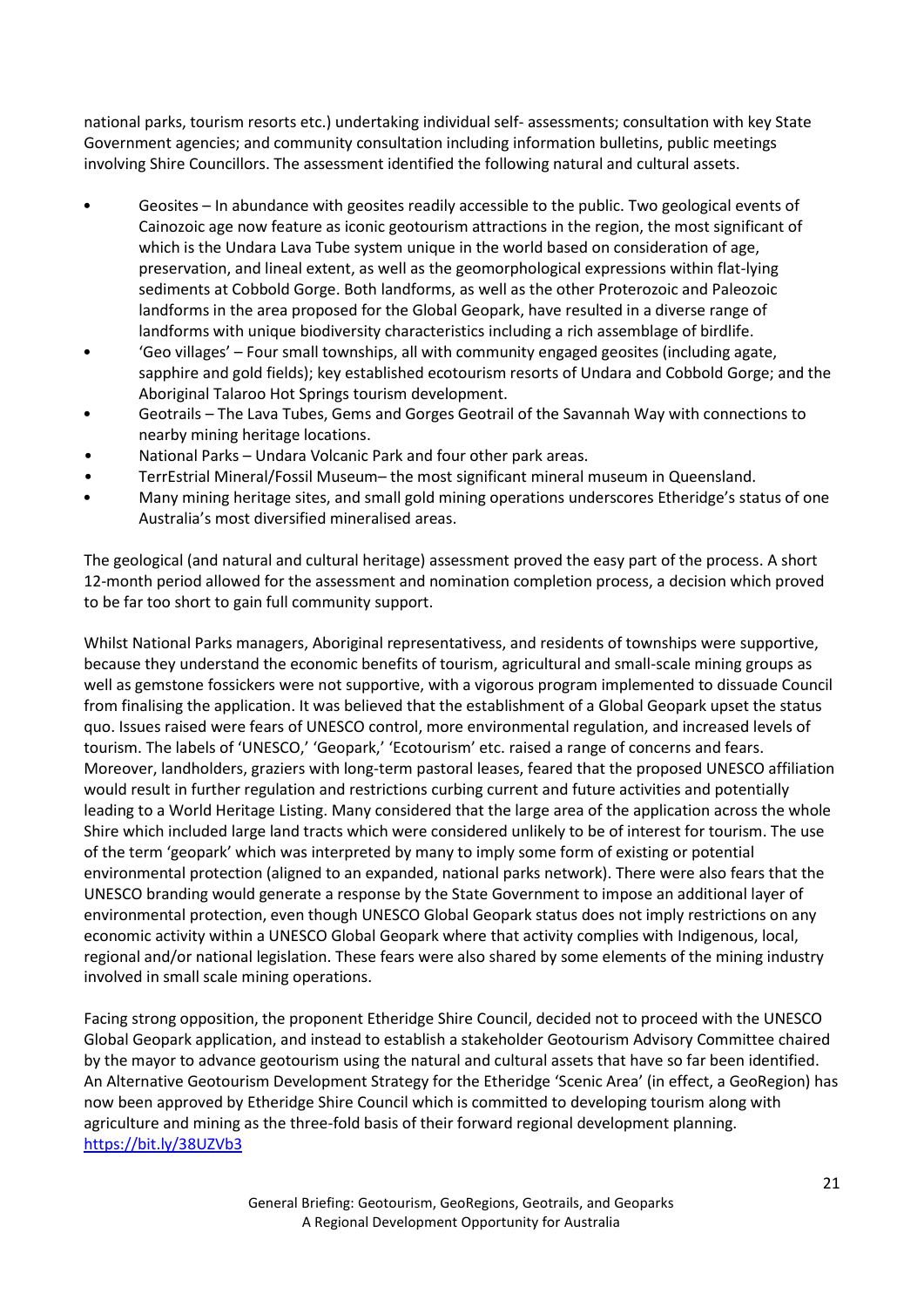The Strategy which captures the aspirations of the pre-existing 'Unearth Etheridge' tourism strategy, providing additional natural and cultural heritage content; and through collaboration with other adjacent Local Government Agencies, establishment of strong geotrail linkages with geotourism attractions outside of the Shire. This alternative approach focused on developing an expansive principal focus on key geotourism areas within the Shire of Etheridge but to create linkages with key attractions outside the Shire utilising dedicated geotrails.

Emulating a program being undertaken in the United Kingdom, it was proposed that a 'geo village' approach be adopted for the Shire of Etheridge, thus enabling individual townships to take unique ownership of any activity e.g., community operated museum which has a natural or cultural heritage characteristic. Two of the small townships (Mt Surprise and Forsayth) have strong associations with agates and gems, and another (Einasleigh) has strong mining industry heritage. The main township, Georgetown, is the location of the TerrEstrial Centre mineral and fossil museum which might benefit from even a higher level of community involvement and the recently established Peace Monument has already made its mark.

### **Warrumbungle Pre-Aspiring UNESCO Global Geopark**

In New South Wales, the Warrumbungle proposal focused on the Warrumbungle National Park, which was already included on Australia's National Heritage List, a fact which would pre-qualify the area as being of international geological significance. In July 2016, the Park was the first within Australia to be certified as a Dark Sky Park by the International Dark Sky Association. Regional Development Australia (RDA) Orana, the Warrumbungle, Gilgandra and Coonamble Shire Councils, the NSW National Parks and Wildlife Service, the Sidings Springs Observatory, and local Indigenous communities were identified as key stakeholders by a project Steering Committee chaired by the Mayor of Warrumbungle Shire Council.

This heritage listed Park extends over a rugged mountainous area of sandstone plateaux and ridges and many prominent trachyte spires, domes, and bluffs. The 233 square kilometres of the park is part of the Warrumbungle Mountains, an eroded volcano of about 13-17 million years in age. In addition to its monumental scenery, the Park contains a varied complex of important plant and animal communities.

The remainder of the Shire areas include pastoral areas as well as native bushland such as parts of the iconic Pilliga Forest. In this instance, however, there is concern within State Government that the establishment of any designation with some form of nominal 'park' status would result in land use conflicts with interests which are anti-development in nature. The Geological Survey of NSW (GSNSW) had strongly argued that the geopark be contained only within the Warrumbungle National Park. The Department of Planning and Environment had also flagged that they would like to see a comprehensive study undertaken to establish the economic benefits of the project to be weighed up with any political risk. Although there was firm support emerging from the State Government agency - Destination NSW that a creation of a UNESCO global geopark will substantially enhance tourism visitation to the region, at its meeting in April 2018, and after considering further the views of the GSNSW, the project Steering Committee decided to abandon plans to nominate for a UNESCO Global Geopark, and instead, accept the offer of the GSNSW to assist in developing an alternative geotourism strategy for the region that would include the establishment of a geotrail strategy, e.g., [https://www.youtube.com/watch?v=\\_V1oZeqdUg0](https://www.youtube.com/watch?v=_V1oZeqdUg0)

#### **9. Conclusions Relating to Local Community Engagement for Geopark Development**

.

Lessons have been learnt from the experience in advancing these two 'pre-aspiring' global geopark proposals. The following conclusions were reached.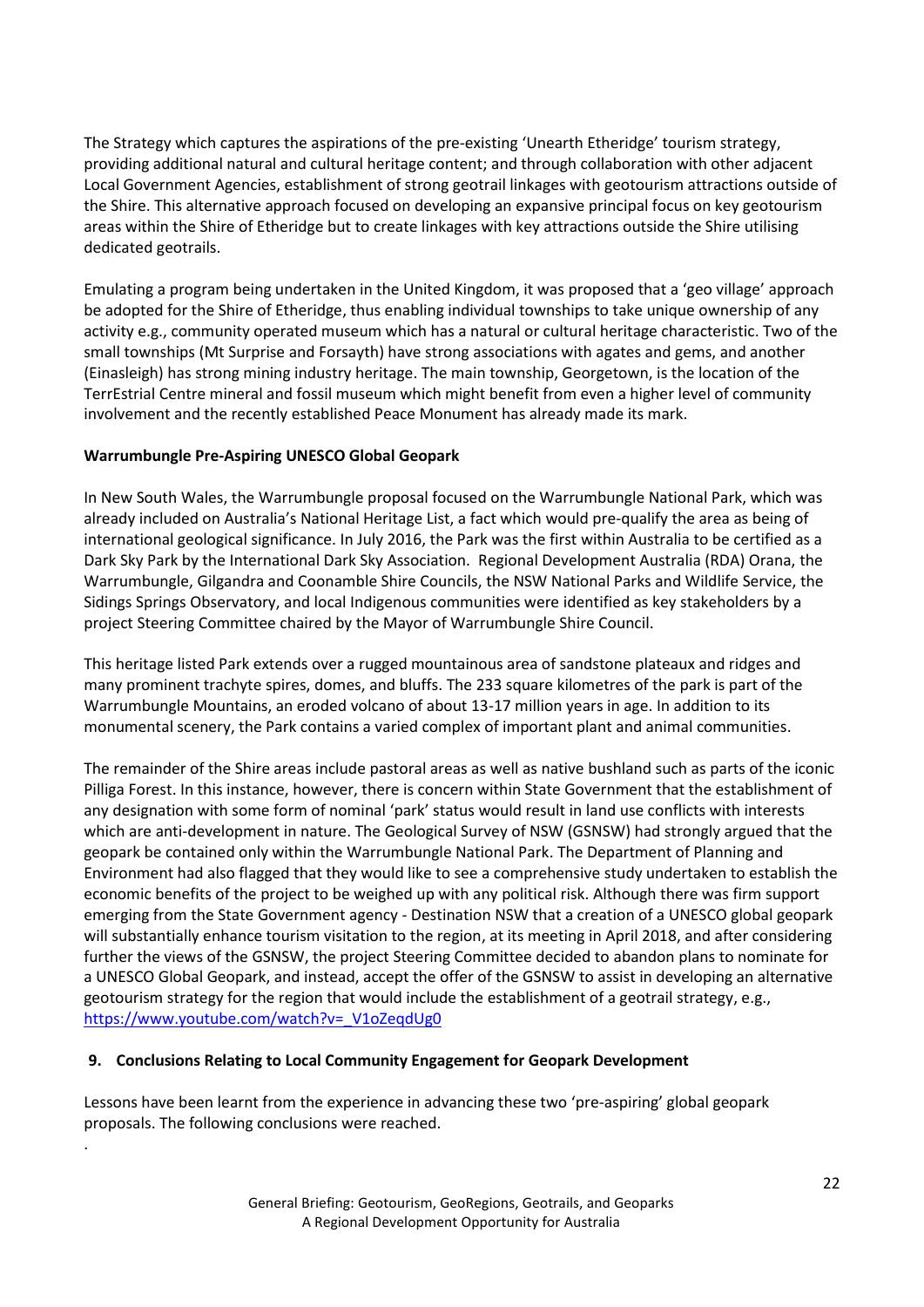- 1. More focus and time need to be applied to communicating the 'geo-regional' nature of geoparks. Whilst the promise of UNESCO branding offers the potential for economic benefit, it is a brand that can be seen by landholders as conveying overseas control and more environmental regulation.
- 2. More work is needed to overcome perceived fears about the detrimental impact of geoparks on other existing land users such as miners and other primary industry stakeholders.
- 3. Geopark proposals must be supported by State Government Geological Survey organisations to the extent that these organisations are prepared to commit professional geological service when it is realised that geoparks can contribute to community outreach programs of government.
- 4. Far more time must be allowed to gain community engagement/support to ensure geopark sustainability.

### **10. Agreed Key Factors for UNESCO Global Geopark Development in Australia**

It is now understood that the following factors are essential requirements that need to be met to achieve Australian Government support for an Aspiring UNESCO Global Geopark nomination.

- 1. Geopark development needs to be state/local government agency supported.
- 2. A prominent level of community (including other land-user) engagement is essential to meet UNESCO requirements.
- 3. The key driver of geopark development must be focused on regional development i.e., jobs and growth and demonstrate economic benefit to offset perceived political risk.
- 4. **The approval of State/Territory Government Geological Surveys for individual projects is an absolute necessity**. The development of the NGS is being structured to provide the mechanism for governments to evaluate and hopefully approve major geotourism project proposals.
- 5. Australian Government approval for UNESCO nomination may well be achieved if state/territory government endorsement and funding is clearly established.

### **11. Pilot 'GeoRegion' Projects**

The AGC considers that two major geotourism projects, the Ku-ring-gai and Murchison 'GeoRegion' Projects, represent ideal pilot studies from which a national set of administrative procedures for geoparks and regional geotrails can be developed.

#### **'Ku-ring-gai GeoRegion,' Sydney, New South Wales**

The Friends of Ku-ring-gai Environment Inc (FOKE), a community organisation, has initiated a project with the objective of making a positive contribution to conservation based in and around Ku-ring-gai Chase National Park, located on the northern outskirts of Sydney (and within the area forming part of the former Sydney Harbour National Landscape), by seeking recognition of the very significant natural and cultural heritage values as exemplified by a wide range of geosites which exist in this GeoRegion. This is not unprecedented in New South Wales as other geosites and geotrails have similarly been recognised at Port Macquarie, Newcastle, Warrumbungle National Park, Central Darling River region and Mutawintji National Park. Future branding of this GeoRegion as an Aspiring UNESCO Global Geopark is also a future possibility.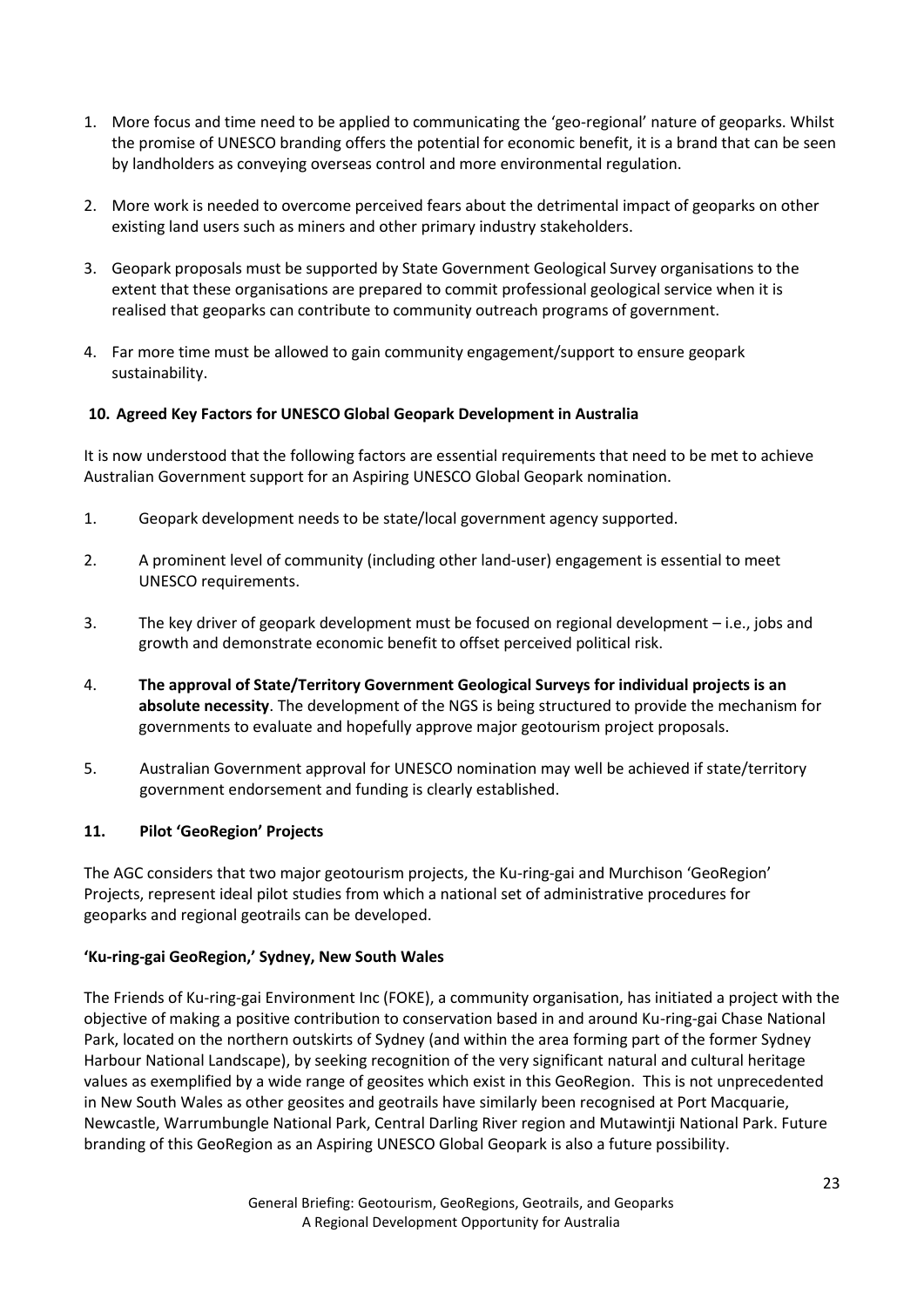Having conferred with a range of specialists on the geology, geomorphology, and related natural and cultural heritage values of Ku-ring-Gai Chase National Park, it was decided to investigate further particularly the special geoheritage values which exist in the proximity to the Ku-ring-gai Chase National Park area. <https://bit.ly/3JQiGwA> These geoheritage values (both geomorphological and geological) form the platform for the development of the other natural heritage attributes as well as demonstrating the close relationship between landscape and human activity over many thousands of years. The Geological Survey of New South Wales has advised that, while concerned that appropriate steps will need to be taken by three LGAs and the NSW National Parks and Wildlife Service to ensure that visitor impacts are responsibly managed, the Survey has no objection to any proposal to develop this GeoRegion embracing some 250 square kilometres in area as an Aspiring UNESCO Global Geopark.

#### **'Murchison GeoRegion' Project, Western Australia**

Inspired by participation in a SEGRA 2014 conference, Western Australia's Mid-West Development Commission (MWDC) is working with seven LGAs to establish WA's first major geotourism development to be built on a geotrail model, focused on the extensive Murchison GeoRegion of WA, located some 550 kilometres north of Perth. <http://www.murchisongeoregion.com/>

The MWDC believes that the ancient Murchison geology provides the ideal platform for unique, naturebased tourism experiences of global significance, particularly to the 'experience seeker / dedicated discoverer' market. The Mid West Tourism Development Strategy (2014) concluded that the region's iconic nature-based tourist attractions were not developed to their potential and that its visitor appeal was not fully realised. The Strategy identified geotourism in the Murchison sub region as a potential 'game changing' tourism initiative, with capacity to help the region realise its potential as a major tourism destination, with the potential of being nominated as an Aspiring UNESCO Global Geopark.

### **Proposed 'Glen Innes GeoRegion,' New South Wales**

Within the framework of the National Geotourism Strategy (NGS) and as a significant first for Australia, the Glen Innes Severn Council (in the New England Region of Northern NSW) has recently approved a comprehensive Tourism Destination Management Plan<https://lnkd.in/g5yk5aNu>that has embraced 'geotourism as a holistic approach to featuring natural and cultural heritage into the relevant customer experiences.' The Plan also proposes the development of various trails including a rail trail, all with potential development as geotrails. In addition, the Council has decided to investigate the potential of the Glen Innes Highlands being developed as an outstanding GeoRegion and to review the NGS, with the intention of approaching the Australian Geoscience Council to conduct an audit of this proposition, with early input anticipated from the Geological Survey of NSW and from other geoscientists with local knowledge and experience, particularly from the University of New England located in Armidale.

The Council also sees the medium-term potential of this proposed GeoRegion being considered as a potential Aspiring UNESCO Global Geopark nomination, given the diversity of the Region's substantive cultural attributes including its rich mining heritage.

#### **THRIVE 2030 Visitor Economy Strategy and GeoRegions**

The Australian Geoscience Council (AGC) has welcomed the recent release of the Australian Government's THRIVE 2030 Visitor Economy Strategy. This strategy sets out to assist the tourism industry and governments in setting a plan for sustainable long-term growth of the visitor economy over the next ten years. It is underpinned by a vision that delivers quality experiences for visitors, includes businesses that are globally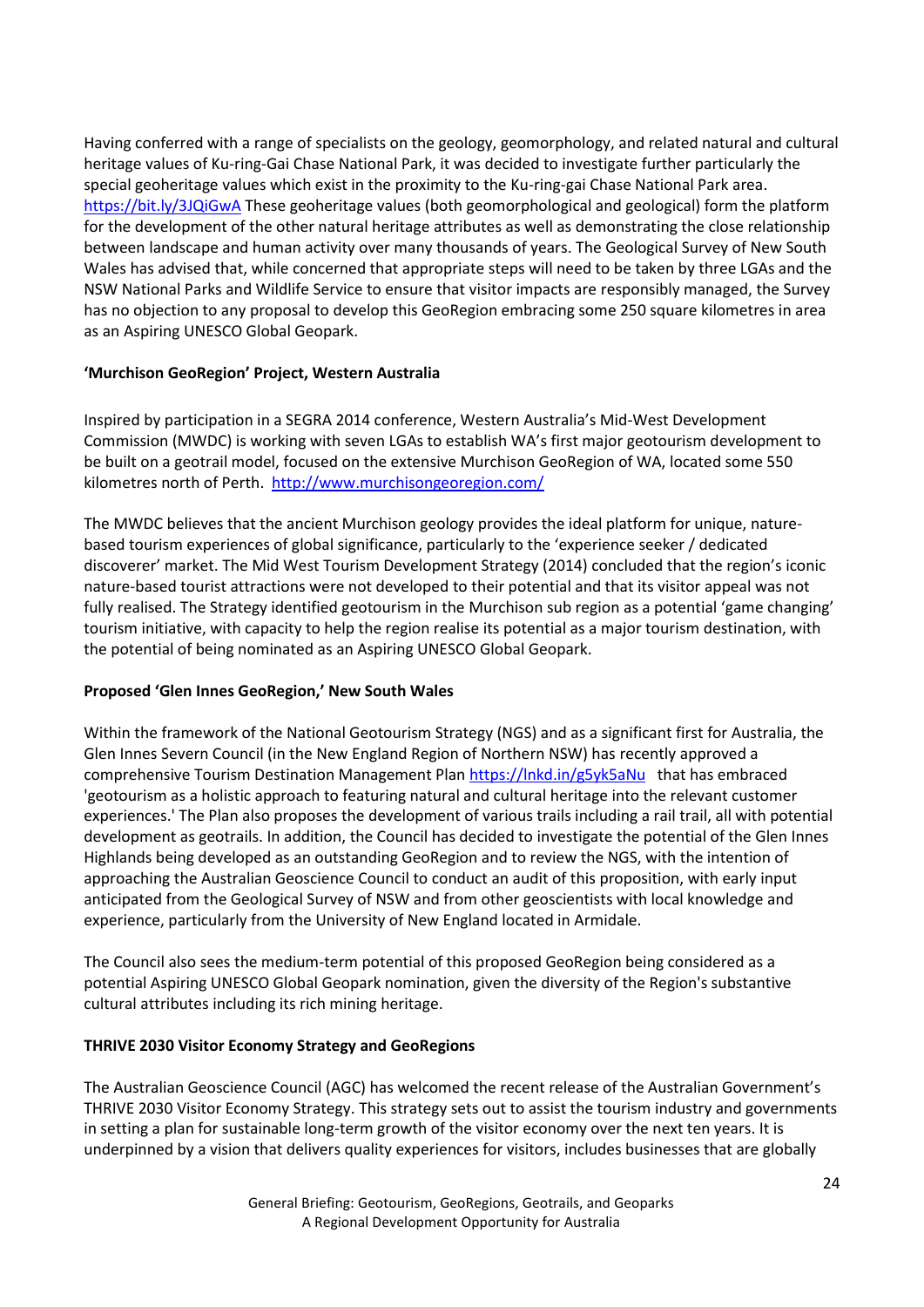competitive that are profitable, grow sustainably and providing jobs, growth and infrastructure that benefit Australian communities.

One of the key Actions of this strategy is to 'grow and develop high-quality products and experiences around unique Australian locations and themes, including approaches which integrate sustainable nature tourism with economic opportunities for Traditional Owners, and reflect emerging tourism trends such as geotourism.' The AGC is pleased to see that the goals of the AGC's National Geotourism Strategy (NGS), launched just over 12 months ago, are complementary to this Action, and that there is recognition within the THRIVE 2030 Strategy for the need to integrate natural and cultural heritage. These are core to the design of geotourism offerings.

The inclusion of a geotourism case study within the Strategy documentation – the NSW Glen Innes Highlands aspiring GeoRegion – represents a major step in crystalising and advancing geotourism concepts.

# **Appendix D Engagement with the former Australia's National Landscapes Programme**

Several of the Geotourism Standing Committee's members have been actively involved in and have championed Australia's National Landscapes (ANL) Programme because of the opportunity to promote geotourism concepts. The Programme was the first time the tourism sector, nature conservation managers and tourism advocacy organisations had worked closely together to present Australia's top nature tourism experiences. The Programme facilitated coordinated tourism planning and management and provided a focus for international marketing. The Programme was delivered 'bottom up,' with coordinating bodies for each ANL made up of land managers, regional tourism bodies and local government. The system was 'blind' to land tenure boundaries and in that sense, resembled the geopark structure. Three of the ANLs straddled state borders, demonstrating a unique level of cooperative management.

Australia's National Landscapes Programme included the following regions: Australian Alps (New South Wales/Victoria), Australia's Green Cauldron (New South Wales/SE Queensland border region), Great Barrier Reef and Wet Tropics area (Queensland), Australia's Red Centre and Australia's Timeless North (Northern Territory), Australia's Coastal Wilderness (New South Wales/Victoria), the Flinders Ranges and Kangaroo Island (South Australia), the Great Ocean Road (Victoria), the Greater Blue Mountains and Sydney Harbour (New South Wales), the Kimberley, Ningaloo-Shark Bay, and Great South West Edge (Western Australia), and Tasmania's Island Heritage. It should be noted that the area of the Ku-ring-gai GeoRegion is embraced by the former Sydney Harbour National Landscape.

Unfortunately, in 2014, the two key participating Australian Government agencies advised that they had stepped back from a central coordination role and would instead encourage local steering committees and the tourism industry to further advance this concept. However, in 2017 the peak tourism industry lobby group, the Tourism and Transport Forum Australia, has released a white paper extolling the virtues of the ANL programme, a move that can only assist in promoting the development of geotourism. <https://www.ttf.org.au/wp-content/uploads/2017/08/TTF-Unlocking-our-Great-Outdoors-August-2017.pdf>

Detailed information (including Experiential Development Strategy Plans) for these landscapes can be sighted at<https://www.ecotourism.org.au/hub/?hub=National+Landscapes+Materials>